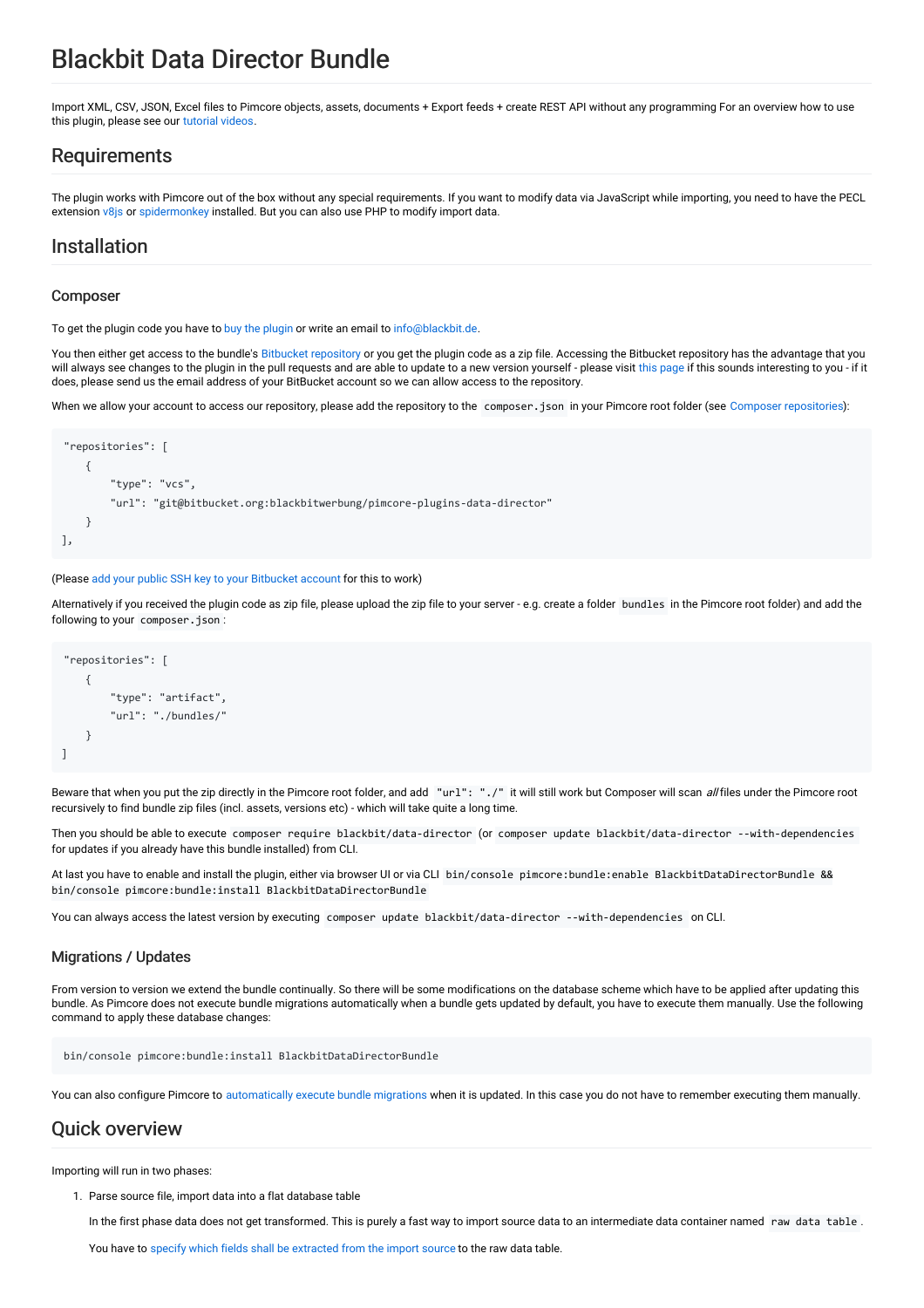2. Map data from intermediate table to object / asset / document fields / attributes.

In the attribute mapping panel all fields of the target class are listed. For each field you can assign the raw data field from 1. to be used. Additionally / alternatively you can use multiple raw data fields or modify the source data via callback functions if necessary - for example parse numbers, find related

objects, transform the data to the expected data type. These mapping settings can be configured by clicking the  $\leftrightarrow$  button.

Also in the field mapping settings window you can mark one or multiple fields as key fields . During import it is first tried to find already existing objects which have the same values in the key fields - if one or multiple elements get found, they get updated instead of new elements being created.

When multiple fields are set to be used as key fields, they are connected by AND , so objects only get updated if all key fields match the assigned raw data fields.

In the dataport panel settings under Advanced Options you can set the import mode , available are:

- Create and edit objects
- Create new objects, do not edit existing ones
- Edit existing objects, do not create new ones

You can skip [single](#page-5-0) raw data items from being processed by returning null for a key field.

### How to import data to objects

You can start an import on multiple ways:

- manually in the Pimcore backend on the panel History & manual import with the buttons Start rawdata import , Import raw data to objects and Start complete import
- manually by right-clicking the target folder in the data objects tree or on the import resource (if Pimcore assets are used as import resource)
- via CLI by executing one of these scripts:
	- bin/console data-director:extract <Dataport-ID> [--rm] Parse source resource (e.g. file or URL) and write data to a flat database table (replace with the real ID).

If --rm is set, the imported file will get deleted after raw data import. For cronjob imports the --rm flag has to be set because otherwise the importer always imports from the same file.

bin/console data-director:process <Dataport-ID> [Rawdata-ID] [--force] - Maps raw data to Pimcore objects, updates exiting objects or creates new ones as needed.

By default a raw data item gets only imported if the raw data for the found object changed since the last import (for performance reasons and to not overwrite manually edited values with old import data). By setting --force (or -f ) you can bypass this check.

- you can additionally use -vvv to get all log / error messages
- To see all parameters and a description of these commands you can use bin/console data-director:extract --help or bin/console datadirector:process --help .
- bin/console data-director:complete <Dataport-ID> combines raw data extraction and data processing it first executes datadirector:extract and afterwards data-director:process
- start import automatically if import source changes (configurable via checkbox Run automatically on new data in dataport settings). This currently works only if import source files are Pimcore Assets or for imports with source data type "Pimcore". If activated the import gets started as soon as a file / object gets saved which is inside the configured import file path (for Pimcore asset based imports) or which matches the given filter criteria (SQL condition for Pimcore-based imports). In this case the import gets started only for the modified file / object (not for all files / objects which match the path / filter criteria).

Automatic imports also get triggered if an element is referenced by the saved object.

Example: you have an import (with automatic trigger) which shall update an assets metadata field product name to the product's name of a data object which the asset is referenced in. As soon as the product gets saved, the asset metadata import gets started for all assets which are referenced by this product.

This is also useful when you dynamically create text data from product attributes via [placeholders](#page-18-0). This way you will always have the updated text even if you have placeholders which fetch data from referenced objects.

start imports via [REST](#page-25-0) API call

### Dataport settings

#### Import resources

#### Importing data from folders

You can specify a folder path as import source instead of a single file. In this case files in this folder (and subfolders) are imported subsequently (sorted by modification time - oldest first). Already imported files are stored in an archive folder within the import folder.

In addition to the source file fields you can use the field \_\_source to obtain the source file name. This can be useful if you want to process the source file name in the object import (e.g. to call a dependent import with the same import file).

Moreover there is the special field selector \_\_updated which provides you the modification time (Unix timestamp) of the import file.

You can also specify a Pimcore asset folder instead of a file system folder. This enables you to enable the checkbox to automatically start imports if files in this folder change or are uploaded. In this case the import is only run with the changed file not with all files in the given folder.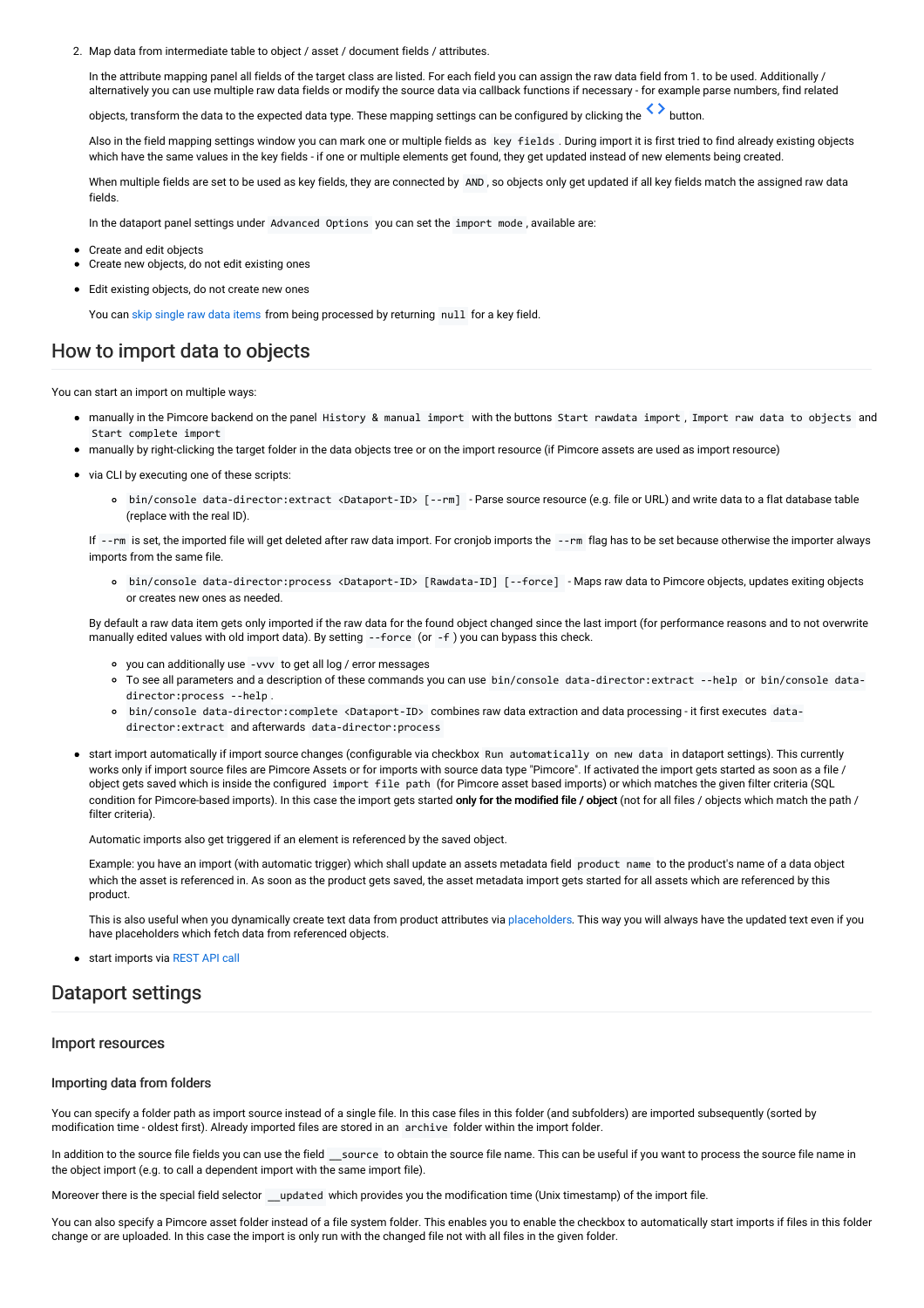#### Importing files with glob expression (wildcards)

It is possible to enter an expression like /path/to/import/files/\*.xml - or any other glob expression, see [Wikipedia](https://en.wikipedia.org/wiki/Glob_(programming)) Glob to see all options for wildcards.

#### Importing data from URLs

You can specify a URL instead of a file.

Authorization is supported, e.g. https://username:password@example.org/file.csv

You can also provide FTP and SFTP URLs:

ftp://username:password@example.org/folder/file.csv sftp://username:password@example.org/folder/file.csv

#### Importing remote data via SOAP, authentication token or other complex methods

You can use a curl command when you want to access data from an API. Examples: SOAP:

curl --username:password --header "Content-Type: text/xml;charset=UTF-8" --header "SOAPAction: ACTION\_YOU\_WANT\_TO\_CALL" --data <FILE  $\vert \cdot \vert$  $\mathbf{E}$ 

Accessing REST-API via token authentication (e.g. oAuth):

```
curl -s -d "client id=#####&client secret=#####" "<Authentication Token URL>"|curl -s -d "access token=`jq -r '.access token'`" "<Da
                                                                                                                                   ▶│
```
#### Importing data from zip file

When you use a zip file as import resource (be it local or remote) the bundle extracts the files and determines the actual import file based on the file extensions, e.g. \*.csv for dataports with source data type CSV , \*.xml for XML etc.). All other files get recognized as assets which can be accessed by their file path within the zip file.

Example: You have a zip file abc.zip which contains the following files: \* import.csv \* image.jpg \* documents/manual.pdf

When you create an import with source data type CSV and use abc.zip as import resource, you can access the files for example with the following CSV file:

Product name;Main image;Manual My product;image.jpg;documents/manual.pdf

The attribute mapping works the same as if the files would actually exist unzipped in a folder.

#### Importing data via PHP script

You can provide the path to a PHP script which gets used as import source. This script can either return the data to be imported or return a file path where the data to be imported can be found.

#### <span id="page-2-0"></span>Importing data from Pimcore objects

Sometimes Pimcore's built-in mass-data editing is not suitable for certain requirements:

- due to max execution time you can only edit a certain number of objects at the same time
- when you want dynamic values depending on another object field
- data of some field types cannot be edited in grid view

In these cases you can choose "Pimcore" as data source to import data from Pimcore data objects / assets / documents. After choosing a source class all methods starting with "get" are provided as raw data fields. You can extend this list by [overriding](https://pimcore.com/docs/5.x/Development_Documentation/Extending_Pimcore/Overriding_Models.html) the data model class.

Another use-case for this feature is when you want to change a data type of a class / brick / classification store / field collection field without losing existing data. You can first import existing data as raw data, then change the class / brick / classification store / field and thereafter reimport the data to the new field.

And last but not least you can use this to implement a save hook for your objects - e.g. to only publish objects which fulfill some quality criteria (has a title, has images etc.). Of course you could do this via model [overriding](https://pimcore.com/docs/latest/Development_Documentation/Extending_Pimcore/Overriding_Models.html) but an import has the advantage that all things which edit an object's state can be reviewed from the Pimcore backend - while overridden model classes often are a magic black box for Pimcore users.

The objects to be used can be restricted with the SQL condition . You can access here

- all fields of the source class database table
- localized fields with fieldname#<language-code> , e.g. name#en='example'
- object brick fields with <brick name>.fieldname , e.g. Chairs.legCount=3
- relational fields, e.g. with source data class "Product" which has a relational field "categories" to class "Category" which has a field "name" you can have SQL condition: categories.name LIKE 'a%' and will only get those products which have at least one category assigned whose name begins with "a"

To create raw data from Pimcore objects you can enter a data query [selector](#page-18-0).

#### Importing data from Pimcore reports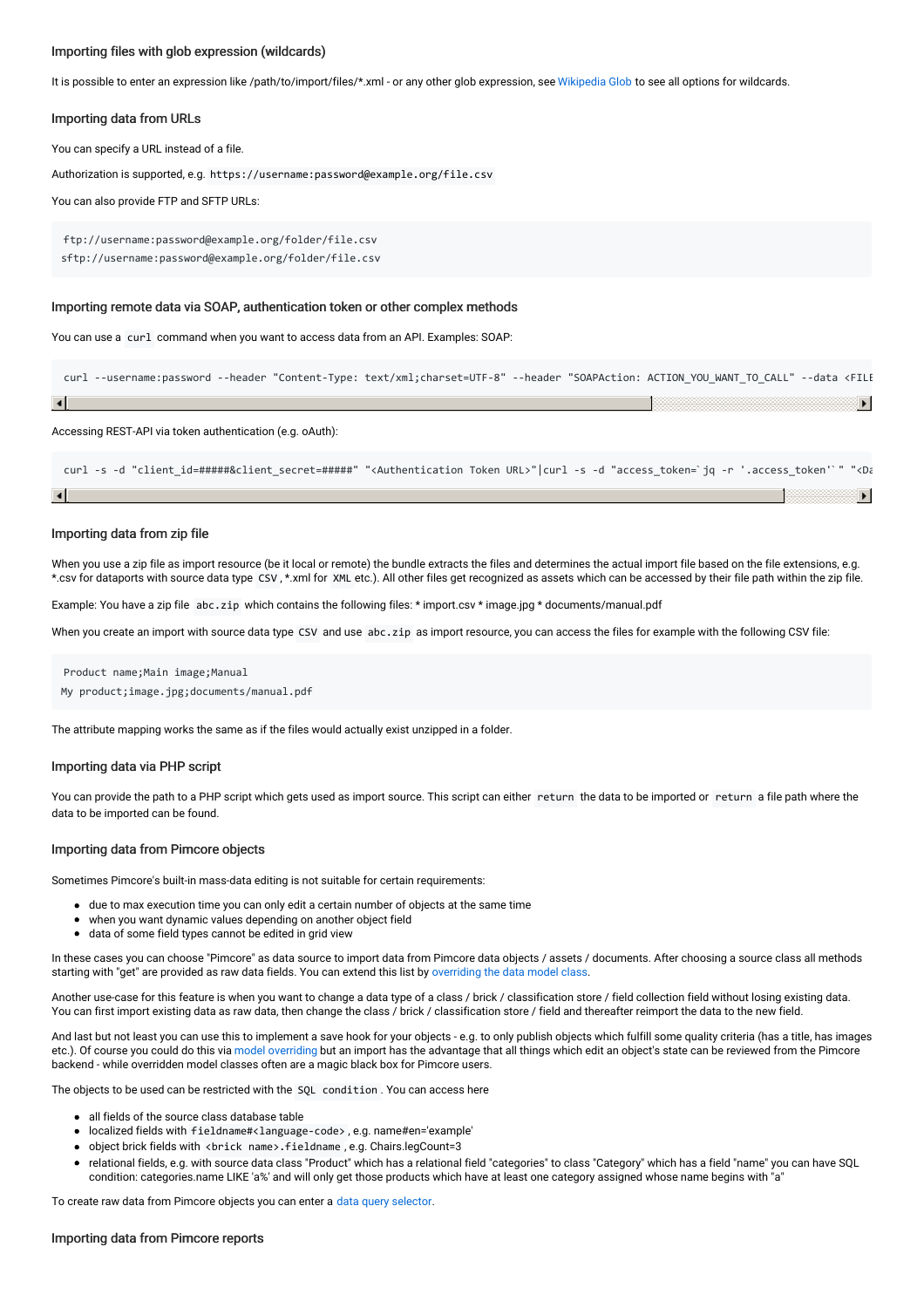You can use [Pimcore](https://pimcore.com/docs/pimcore/current/Development_Documentation/Tools_and_Features/Custom_Reports.html) custom reports as import source. Just select the report which you want to import data from, select which columns of the report to use and you are done.

Importing data from Pimcore reports has especially 3 use cases: 1. You can use the result [callback](#page-25-1) function to check for certain deviations in your report's data and to create a response document (e.g. text or CSV) and with the result document action send this data as an email. This way you can get notified about certain problems even without continuously looking at the reports. 2. Use custom report adapters like the Google Analytics Adapter which gets shipped with Pimcore or the adapter to import data from external databases to import data from external services / systems. 3. Export data from any Pimcore database table like Quantity Value Units, translations etc.

#### Exporting data from Pimcore objects

Exporting works nearly the same as [Pimcore-based](#page-2-0) imports. You can specify the fields which shall be exported via data query [selectors](#page-18-0) - with the addition of being able to set the names of intermediate return fields.

Example: You use a Category class as source class for the dataport. This class contains a many-to-many relation field products to the class Product . Class Product contains an *advanced* many-to-many relation images (allowed types: assets).

.:.:.:products:each:(name;images:each as images:(Element:fullpath as path;Element:thumbnail#my-thumbnail-definition:path as url))

#### This would result in:

```
[
  {
    "name":"Product A",
    "images": [
      {
        "path":"/path/to/asset/file1.jpg",
        "url":"/var/tmp/image-thumbnails/0/1234/thumb__my-thumbnail-definition/file1.jpg"
      },
      {
        "path":"/path/to/asset/file2.jpg",
        "url":"/var/tmp/image-thumbnails/0/1235/thumb__my-thumbnail-definition/file2.jpg"
      }
    ]
 },
  {
    "name":"Product B",
    "images": [
      {
        "path":"/path/to/asset/file1.jpg",
        "url":"/var/tmp/image-thumbnails/0/1234/thumb__my-thumbnail-definition/file1.jpg"
      },
      {
        "path":"/path/to/asset/file3.jpg",
        "url":"/var/tmp/image-thumbnails/0/1236/thumb__my-thumbnail-definition/file3.jpg"
      }
    ]
  }
]
```
Together with result callback [functions](#page-25-1) this can be used to individually configure exports.

When you enable the Run automatically on new data checkbox for export dataports, raw data will always get updated as soon as qualified objects get saved. Only the saved object gets processed during automatic raw data import, not all data objects. This way raw data is always up to date and exports become very fast as the step to fetch the desired data from the data objects is not necessary anymore in the moment of export request. You can also consider automatic exports as a CQRS system: Data to be queried gets saved in an optimized way for reading and gets fetched from the write model (Pimcore data objects) only when data changes.

Automatic exports also get triggered if an element of the dataport's target class (which matches the configured SQL condition) is referenced by the saved object.

When you enabled Run automatically on new data for your export dataport, another checkbox Incremental Export becomes available. Non-incremental exports first fetch the data from all data objects which match the configured SQL condition and thereafter update this export data when a related object gets saved. Incremental backups do not fetch the data of all matching objects. Instead they fetch the data only from the saved objects and export this data. As soon as the result callback function does not trigger any error for the exported items and does not return false the raw data gets [automatically](#page-25-1) deleted. Then when saving other objects the whole process is repeated.

#### Importing data from filesystem

The import type "filesystem" uses files on the server as import source (no additional CSV, XML or other meta file needed). The raw data fields result of CLI commands which get executed on the files. For example you could have a raw data field with the CLI command md5sum "\$file" | cut -d ' -f 1 to get the md5 checksum of the file imported file. As placeholders for the file you can use \$file, \$filename, \${file} and \${filename}.

The absolute file path gets available when you add a raw data field named file or filename - you do not need any CLI function in this case. Another option to get the absolute file path is to use \$file, \$filename, \${file} or \${filename} in the CLI command field - in this case the field name does not matter.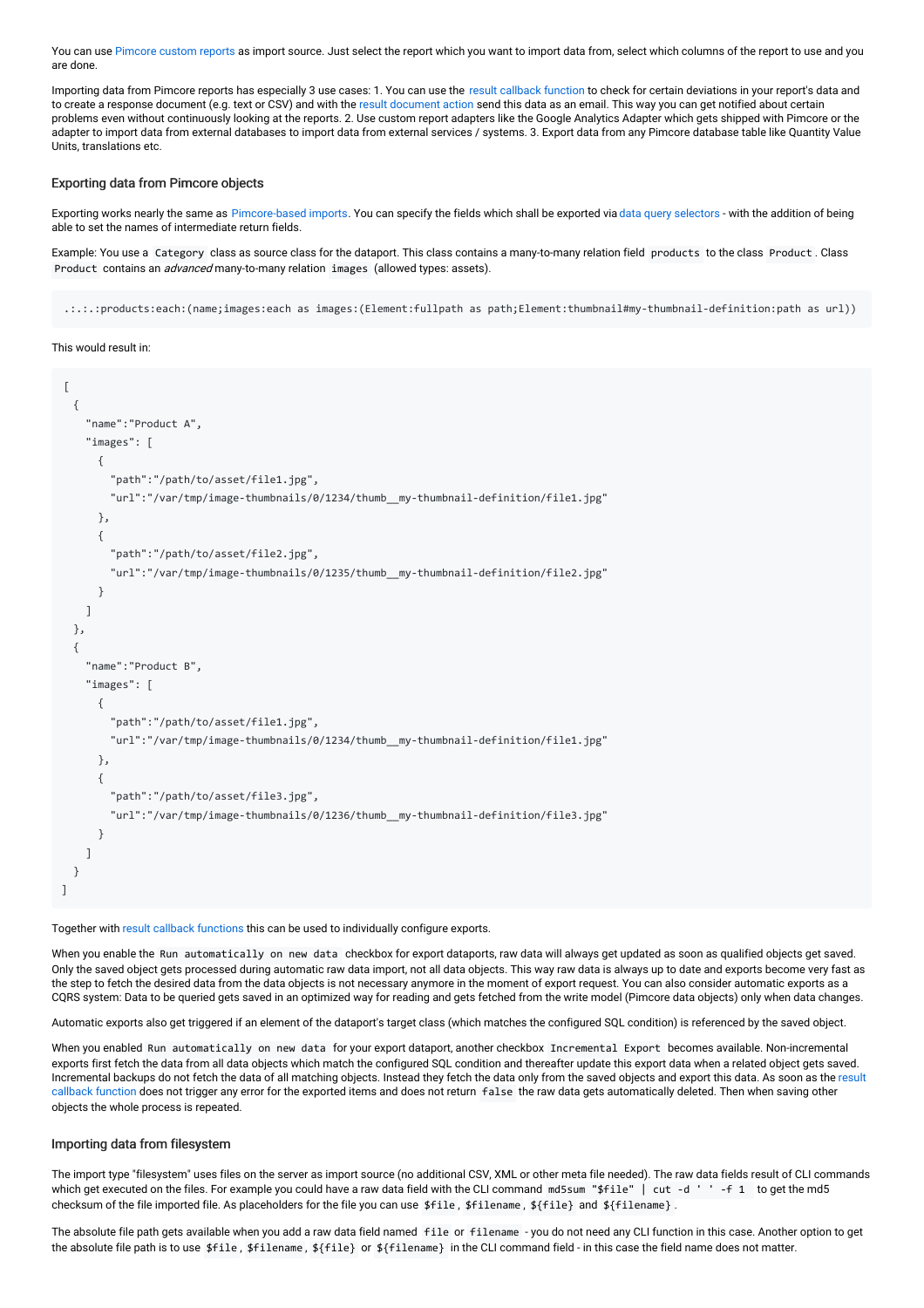#### Dynamic import resource / parametrized imports and exports

In the import resource field you can use placeholder variables via {{ variableName }} . For example you could set up an import with http://example.org/api/products/{{ itemCode }} as import resource. You have several ways to fill this variable:

- 1. Call import via CLI: bin/console dd:complete <Dataport id> --parameters="itemCode=1234"
- 2. Call import via REST API POST http://example.org/api/rest/import/dataport-name?itemCode=1234
- 3. Configure the dataport to be executed automatically. When there is a field itemCode in the dataport's target class, and a data object of this class gets saved, the dataport will get executed with the itemCode of the just saved object.
- 4. Set environment variable itemCode=1234 and start dataport without setting the parameter explicitly

Actually the variables are data query [selectors](#page-18-0), this means that you can also access object fields here, e.g. when you have separate configuration data objects where you keep your API credentials, your import resource could be http://example.org/api/products/?apiKey={{ ApiConfiguration:path:/configuration/api/xyz:apiKey }} . This then would try to find a Pimcore data object of class ApiConfiguration whose path is /configuration/api/xyz and from this object retrieve the content of field apiKey . So in the end the import resource would be

http://example.org/api/products/?apiKey=1234 if the retrieved object has apiKey=1234.

And as those variables are data query [selectors](#page-18-0) you can also use logic operations with Twig [syntax](https://twig.symfony.com/doc/3.x/templates.html). For example you could have http://example.org/api/products/{{ itemCode|default('1234') }} to set a default value which makes developing the import easier because you will get preview data for your raw data fields and in attribute mapping.

#### Another example is conditions:

http://example.org/api/products/  $\{ % \text{if } APP \text{ ENV} == "prod" % \}$ {{ ApiConfiguration:path:/configuration/api/xyz-live:apiKey }} {% else %} {{ ApiConfiguration:path:/configuration/api/xyz-sandbox:apiKey }} {% endif %}

#### Archive folder

When you set a Pimcore asset folder or a filesystem folder as archive folder the import files which get used for a certain import will afterwards get saved to that folder. This makes it is easier to analyze import errors in future. If you use a Pimcore asset folder, the archive file will be directly linked from the history panel so whenever there is an error, you can directly jump to the corresponding import file in the archive folder.

By default files older than 30 days get automatically deleted from the archive folder to not waste hard disk space. You can change this by overriding the parameter blackbit\_pim.importstatus.cleanup\_interval in your app/config/parameters.yml .

#### <span id="page-4-0"></span>Raw data fields

Raw data fields define which data shall be extracted from the import resource. You can specify the data to be extracted with selector queries depending on the format of the import source:

| Input format    | Field selection by               |
|-----------------|----------------------------------|
| XML / HTML      | <b>XPath</b>                     |
| CSV             | Column index or column heading   |
| JSON.           | <b>JMESPath / JSON Pointer</b>   |
| Excel           | Column name or column<br>heading |
| Pimcore objects | Data query selector              |
| Pimcore reports | Report column names              |
| Files           | CLL commands                     |

#### Define order of import

When processing raw data the order of raw data fields defines the order of data processing. At first the raw data item with the "lowest" value in the uppermost field gets imported. If multiple raw data items have the same value in the uppermost field, then the import order is defined by the second field, etc. - just like SQL's ORDER BY column1, column2 feature. This is especially useful if raw data items depend on each other (e.g. master slave data - you have to import masters first to get correct hierarchy, or for category hierarchy you have to import main categories first and afterwards sub categories). You can adjust the raw data field order by drag & drop the raw data fields to the desired position.

Side note: For imports raw data gets first sorted by modification timestamp of the import files to guarantee correct import order when importing data from multiple files at once. Raw data items with the same modification timestamp are ordered by raw data fields as described above.

When you want to import the items exactly as they are in the import file, you can use the special field \_\_index . When you add this as your first raw data field, the items are processed in the same order as they are in the import file.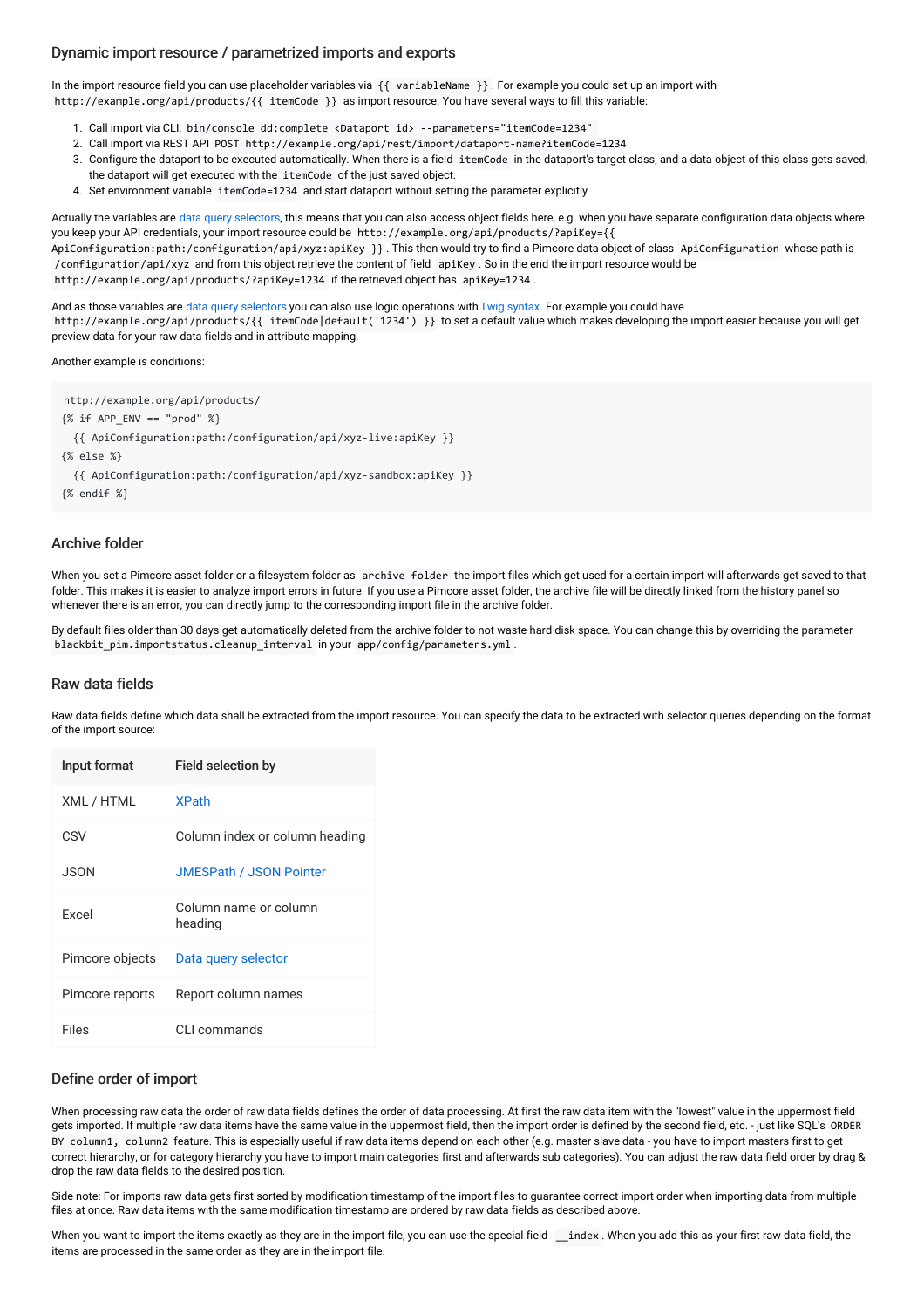# Attribute mapping

In the attribute mapping panel you will see all fields of the dataport's configured target class or of the export document. In the column Raw data field you can

assign a raw data field. If you want to alter the value of the raw data field during the import / export, you can add a [callback](#page-5-1) function by clicking the

### <span id="page-5-1"></span>Modifying data via callback functions

In the settings dialog for each field in the attribute mapping panel, you can specify a callback function to modify the data that will be written to the object attribute.

The language of the callback function code depends on your choice in the dataport setting Callback function interpreter . For PHP the callback function has to be written in PHP. For V8 you have to write the callback function in JavaScript. For convenience, [underscore.js](http://underscorejs.org/) 1.4.4 and [underscore.string](https://epeli.github.io/underscore.string/) 2.3.0 are supported.

You only have to enter the function body in the "formula" field. All parameters passed to the function will be properties of the params object.

Example PHP code:

\$params['value'] \*= (1+\$params['rawItemData']['tax']['value']);

return \$params['value'];

#### Example JavaScript code for a price field:

// Add taxes to a price, raw data field 'tax' contains the tax rate (e.g. 19) params.value \*= (1+params.rawItemData['tax'].value);

return params.value;

#### Data passed into the callback function as argument (properties of the params object)

- value The raw data value as imported from the source file
- rawItemData Array with all raw data values for this item. Access data by field index as specified in the data parsing configuration or by raw data field name, e.g.: rawItemData['field\_1'] or rawItemData['name']
- currentValue The attribute value currently set in the object which got found by set key fields class inheritance and fallback languages do not get used for this field
	- currentObjectData Array with all current values from the found object. Access data by field name from the class definition:
		- currentObjectData['price'] for class fields
		- currentObjectData['name#de'] for localized class fields
		- currentObjectData['brickContainerField']['brickName']['brickField'] for object brick fields
		- If the value in the dependent field gets changed during the import, currentObjectData gets updated (import field order gets adjusted according to mapping dependencies - when in the callback function of field name#en currentObjectData['name#de'] gets accessed, name#de gets imported before name#en )
	- class inheritance and fallback languages get used for this variable
	- keyValues [Associative](#page-17-0) array with key values indexed by key field names, especially important when creating / editing multiple objects from one raw data item
- request Request object which may contain URL / CLI parameters
- transfer Object for storing data to be reused / processed on later raw item datasets, the object is initially empty

#### <span id="page-5-0"></span>Skipping items

 $\bullet$ 

 $\bullet$ 

You can skip items by returning null in the callback function of a key field. If you have multiple key fields and at least for one of them null gets returned, the raw data item is skipped.

#### Importing to non-scalar field types

For most non-scalar fields this bundle provides templates which you just have to select. Only for more complex logic you would need to edit the callback functions after selecting a template.

#### Object hierarchy / parent element

With the attribute mapping for field Path you can specify the parent element of the imported element. You have multiple options to specify the parent element: \* via data query [selector](#page-18-0), e.g. with callback function return 'Category:category\_id:'.\$params['value']; \*via string (or by just assigning a raw data field without callback function): \* if this string's first character is not a / then the configured target folder for this dataport will get prepended (mapped path is relative to configured target path), e.g. you return fashion and the dataport has /categories as target folder, then the imported object will be put under /categories/fashion \* if it starts with a / then the configured target path gets ignored (absolute path)

If no object is found, then it will be created. If you use a data query selector, then an object of the given class (the part before the first colon in the data query selector) will be created. This object has as the only filled field the filter field used in the data query selector. This way it will get found again if you repeat the import or if also other raw items refer to this object by data query selector. When you later import the real object the auto-created object gets updated. If you return a string (and not a data query selector) and there isn't any folder with this path, then it will get created.

#### Single object relation (Href / Many-to-one relation)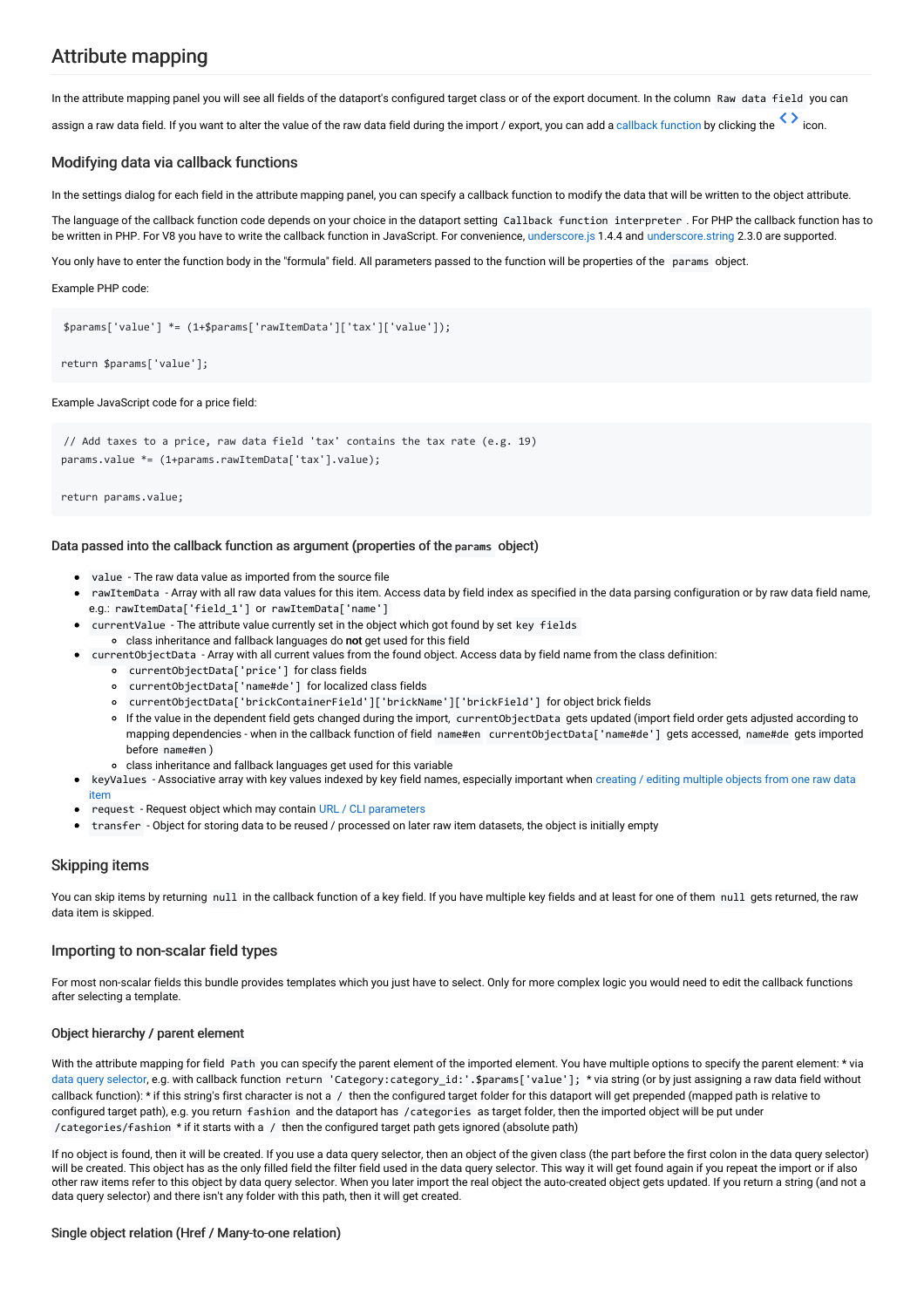#### Manual Assignment

To assign objects based on raw data it is necessary to provide some information how to find these objects. In addition to the raw data field value Pimcore needs to know of which class the desired object is and which field to use for querying, example:

PHP:

```
return 'ClassName:fieldName:'.$params['value'];
```
V8js (JavaScript):

return 'ClassName:fieldName:'+params.value;

This code tries to find an object of class "ClassName" which has fieldName = imported raw data field.

It is also possible to find objects by a value in a localized fields:

PHP:

```
return 'ClassName:fieldName#locale:'.$params['value'];
```
V8js (JavaScript):

```
return 'ClassName:fieldName#locale:'+params.value;
```
If there are colons within the query value, you should wrap the value with quotes: PHP:

```
return 'ClassName:fieldName:"'.$params['value'].'"';
```
V8js (JavaScript):

```
return 'ClassName:fieldName:"'+params.value+'"';
```
#### Automatic assignment

With the checkbox Automatically assign you can automatically assign elements to the relation field based on artificial intelligence. The training data consists of the data of all mapped fields of this dataport of all published objects of the same class as the imported object. This can e.g. be used to automatically assign categories of a product based on the product name and description.

#### Many-to-many object relation

Assigning data to a many-to-many object relation works the same as single object relation but you have to return an array. PHP:

```
return [
    'ClassName:fieldName:'.$params['value'],
    'ClassName:fieldName:'.$params['rawItemData']['otherRawDataField']['value']
];
```
V8js (JavaScript):

```
return [
    'ClassName:fieldName:'+params.value,
    'ClassName:fieldName:'+params.rawitemData['otherRawDataField'].value
]
```
#### Object relation with metadata (Advanced many-to-many object relation)

The definition how to find the object to be assigned works the same as with normal many-to-many object relation with the only difference that the return value has to contain the object query string in the field query . Other meta columns can be set via key-value pairs within this JS object. Example:

PHP: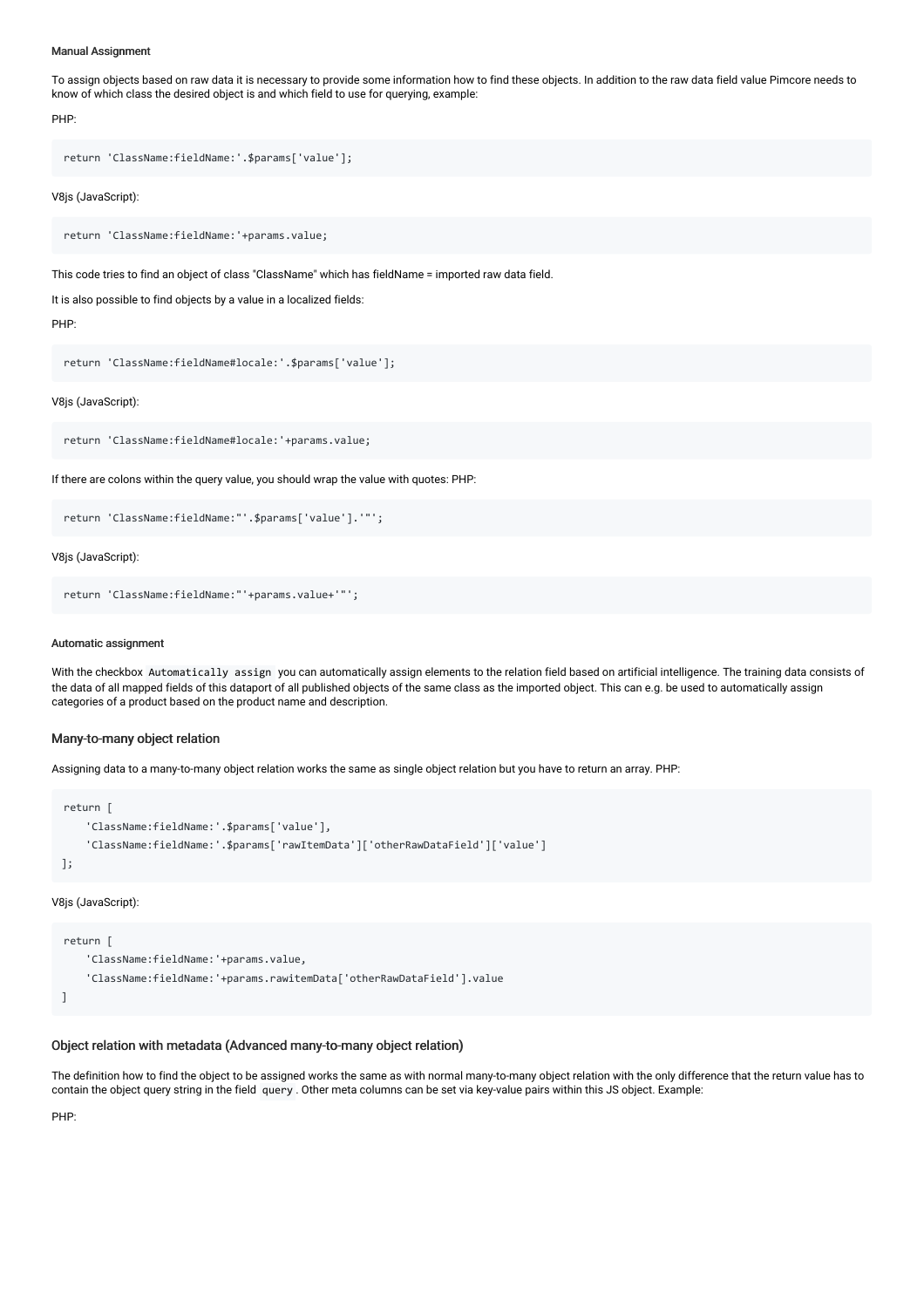```
return [
 [
    'query' => 'Person:email:'.$params['value'],
    'metaDataFieldName' => $params['rawItemData']['rawDataColumn']['value']
 ]
];
```

```
return [
 {
    'query': 'Person:email:'+params.value,
    'metaDataFieldName': params.rawItemData['rawDataColumn'].value
 }
];
```
This adds a relation to an object of class Person which has the given raw data value in its field email . Additionally the metadata column metaDataFieldName is set to the value of raw data column rawDataColumn.

#### Asset relation (Image, image gallery, Many-to-many relation)

To assign an asset to an image / image gallery / many-to-many relation field you have to provide an array of file paths or URLs under which the assets are accessible. The importer tries to load it and imports the asset to the target folder (configurable under dataport settings). The structure of the array to be returned follows the same logic ad for [image](#page-7-0) fields, e.g.

```
$images = explode(',', $params['value']);
return array_map(
    function($imageUrl) {
        return [
            'url' => $imageUrl,
            'filename' => 'somePrefix_'.basename($imageUrl)
        ];
    }, $images
);
```
#### <span id="page-7-0"></span>Image field

#### PHP:

```
return $params['rawItemData']['imageUrl']['value'];
```
#### V8js (JavaScript):

```
return params.rawItemData['imageUrl'].value;
```
The given image file is tried to be found in the *configured asset source folder*. But you can also return absolute path to the file.

#### You can also retrieve files via URL: PHP:

```
return 'https://example.org/'.$params['rawItemData']['imageUrl']['value'];
// or, if you want to save the file under a different name or folder:
return [
    'url' => 'https://example.org/'.$params['rawItemData']['imageUrl']['value'],
    'filename' => $params['rawItemData']['name']['value']
];
```
V8js (JavaScript):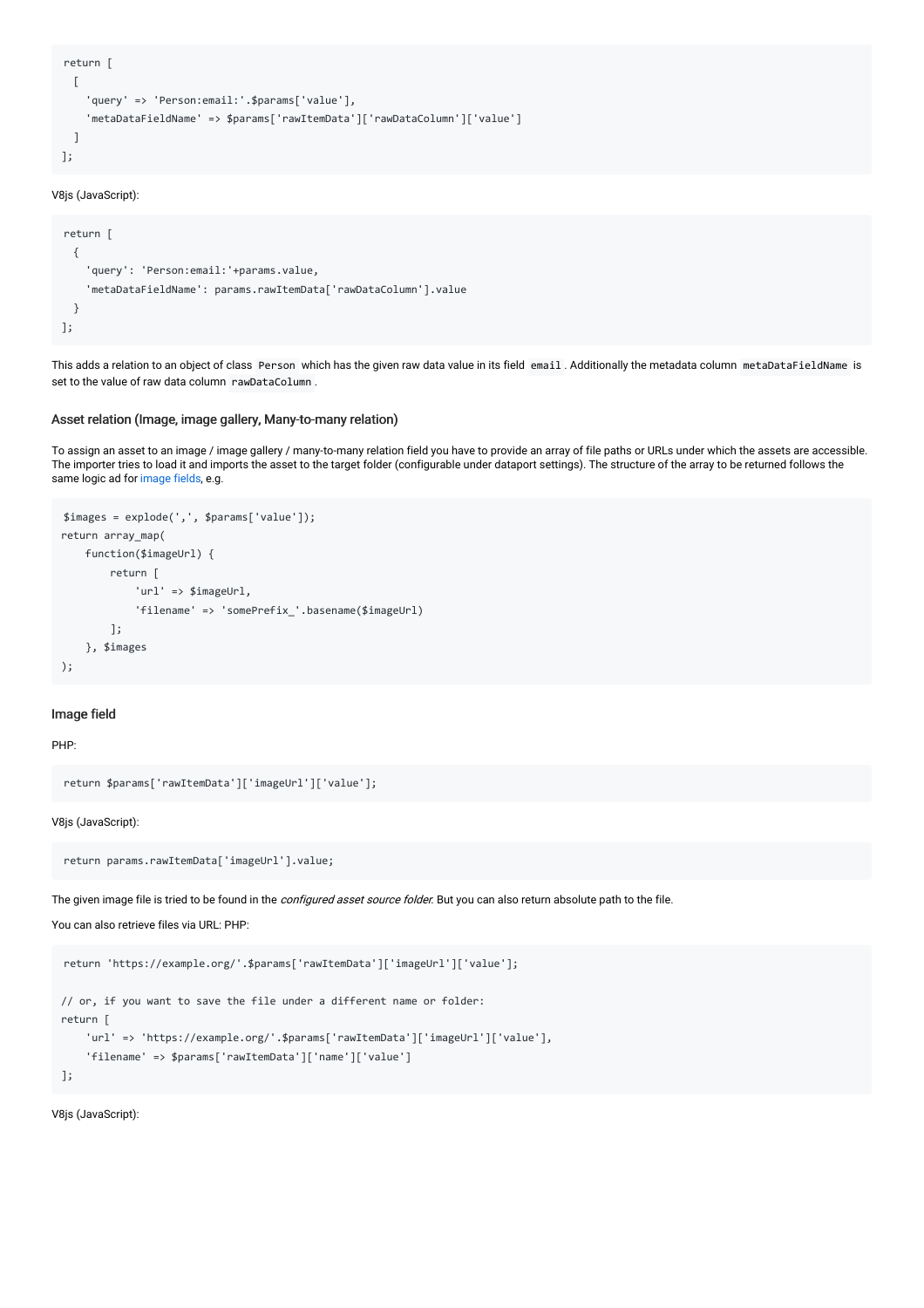```
return 'https://example.org/'+params.rawItemData['imageUrl'].value;
// or, if you want to save the file under a different name:
return {
    'url': 'https://example.org/'+params.rawItemData['imageUrl'].value,
    'filename': params.rawItemData['name'].value
};
```
Providing a filename does also support dynamic folders. So when you provide /images/abc.jpg in the filename parameter, the asset will get the name abc.jpg and will be created in / moved to the asset folder /images . When you provide a relative path like images/abc.jpg the image will be put in the folder images below the dataport's configured asset target directory.

You can also assign already existing Pimcore assets via: PHP:

```
return [
    'query' => 'Image:path:'.$params['value']
];
```
V8js (JavaScript):

```
return {
    'query': 'Image:path:'+params.value
};
```
Optionally you can return other fields than query, url and filename - those will be assigned as custom metadata to the image asset, e.g.

```
return [
   'url' => $params['value'],
   'product_sku' => $params['rawItemData']['sku']['value'],
    'product_name' => [
        'de' => $params['rawItemData']['name de']['value'],
        'en' => $params['rawItemData']['name en']['value'],
    ]
];
```
This example would result in the asset being created from the filename in the assigned raw data field. To this asset the custom metadata *product sku* gets set as well as the localized custom metadata fields product\_name . This way you can for example find the asset by searching for the product name.

#### Image gallery

Assigning [images](#page-7-0) to image gallery fields works the same as for images - except that you can return multiple items in an array, e.g.:

```
return [
    $params['rawItemData']['image 1']['value'],
    $params['rawItemData']['image 2']['value'],
];
```
or as a more complex example:

```
return [
    \sqrt{ }'url' => $params['rawItemData']['image 1']['value'],
        'filename' => $params['rawItemData']['sku']['value'].'_1.jpg',
        'product_sku' => $params['rawItemData']['sku']['value'],
    ],
    \sqrt{2}'url' => $params['rawItemData']['image 2']['value'],
        'filename' => $params['rawItemData']['sku']['value'].'_2.jpg',
        'product_sku' => $params['rawItemData']['sku']['value'],
    ]
];
```
#### Many-to-many relation fields

For many-to-many-relation fields the same format as for image fields applies but you can provide multiple entries in an array: PHP: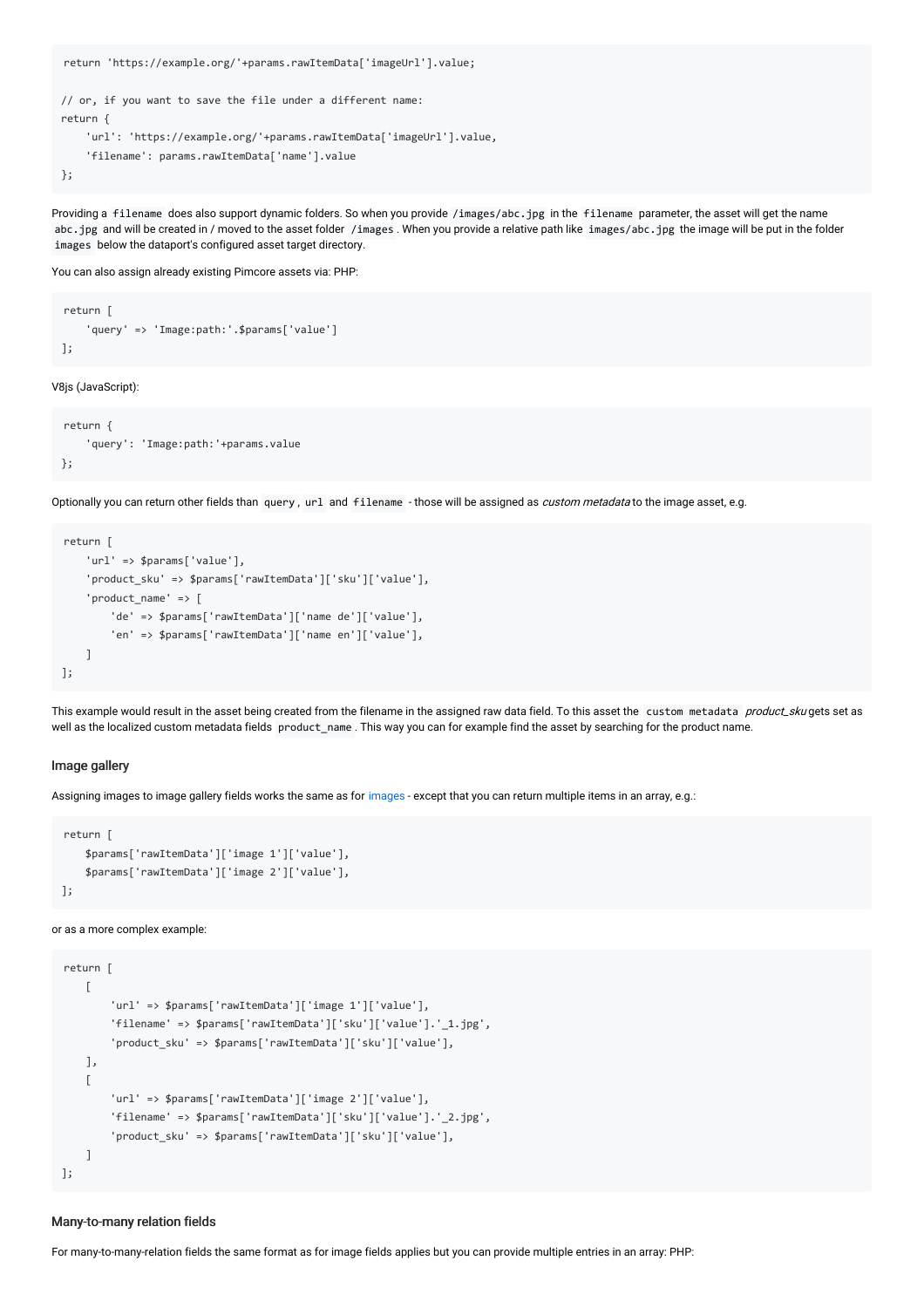```
return [
    'https://example.org/'.$params['rawItemData']['imageUrl_1']['value'],
    'https://example.org/'.$params['rawItemData']['imageUrl_2']['value']
];
// or, if you want to save the file under a different name:
return [
    \Gamma'url' => 'https://example.org/'.$params['rawItemData']['imageUrl_1']['value'],
        'filename' => $params['rawItemData']['name']['value'].'_1.jpg'
   ],
    \Gamma'url' => 'https://example.org/'.$params['rawItemData']['imageUrl_2']['value'],
        'filename' => $params['rawItemData']['name']['value'].'_2.jpg'
    ]
];
```

```
return [
    'https://example.org/'+params.rawItemData['imageUrl_1'].value,
    'https://example.org/'+params.rawItemData['imageUrl_2'].value
];
// or, if you want to save the file under a different name:
return [
    {
        'url': 'https://example.org/'+params.rawItemData['imageUrl_1'].value,
        'filename': params.rawItemData['name'].value+'_1.jpg'
   },
    {
        'url': 'https://example.org/'+params.rawItemData['imageUrl_2'].value,
        'filename': params.rawItemData['name'].value+'_2.jpg'
    }
];
```
#### Asset relation with metadata / Advanced many-to-many relation

To assign an asset together with some metadata you have to return an array of objects. The asset filename / URL has to be in field url of this object. To find already existing assets you can use the field query (as described above for asset relation fields). Metadata fields can be set with key-value pairs in the returned object. Example:

#### PHP:

```
return [
 [
   "url" => $params['rawItemData']['image-url-field']['value'],
   "metaField1" => "ABC",
    "metaField2" => $params['rawItemData']['rawDataColumn']['value']
  ]
];
```
#### V8js (JavaScript):

```
return [
 {
   "url": params.rawItemData['image-url-field'].value,
   "metaField1": "ABC",
    "metaField2": params.rawItemData['rawDataColumn'].value
 }
];
```
If you want to change the filename of the asset which gets created by the import you can use the field filename : PHP: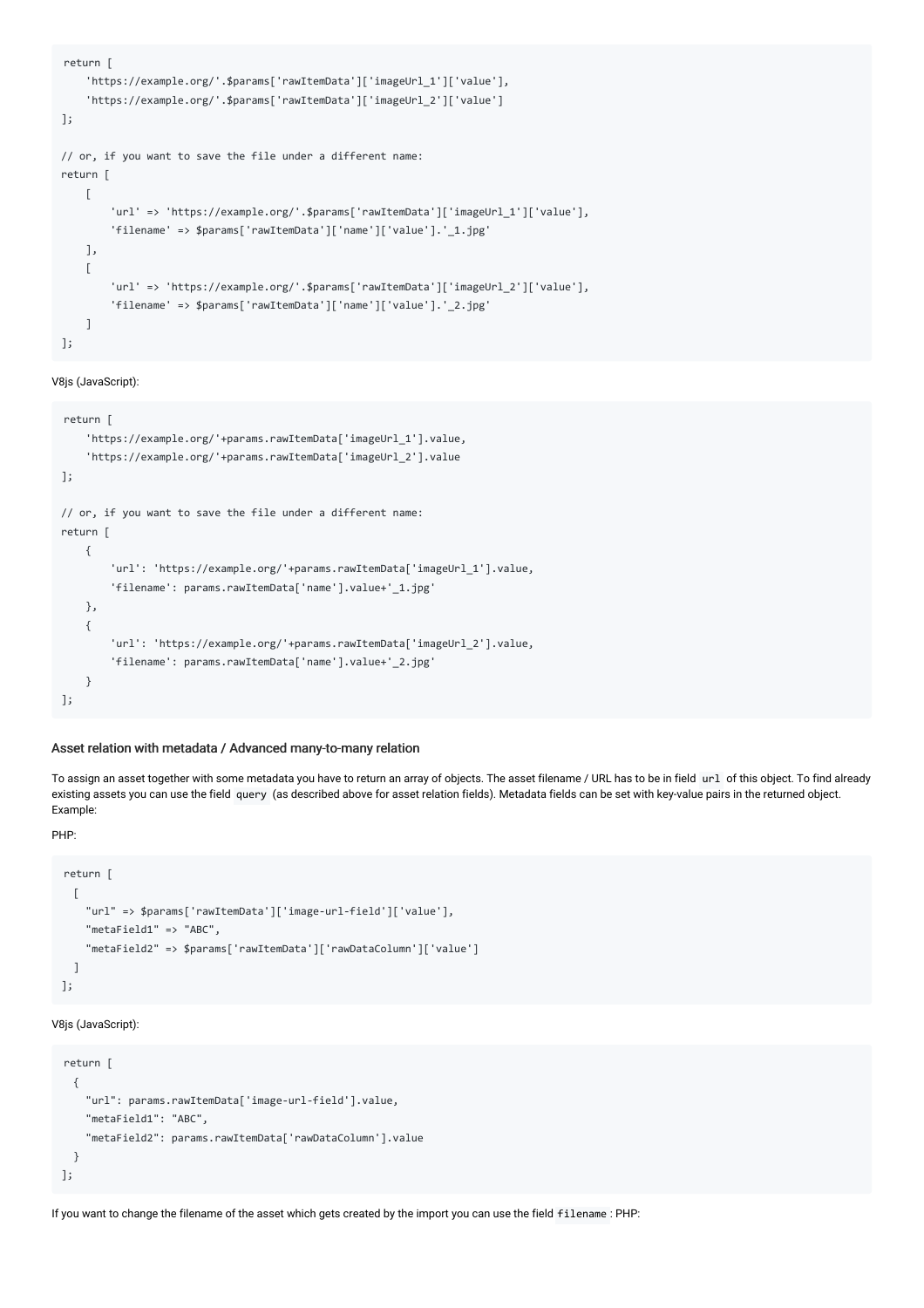```
return [
 [
    "url" => $params['rawItemData']['image-url-field']['value'],
   "filename" => "my-new-file.jpg"
 ]
];
```

```
return [
 {
    "url": params.rawItemData['image-url-field'].value,
    "filename": "my-new-file.jpg"
 }
];
```
It is also possible to retrieve existing Pimcore assets via: PHP:

```
return [
    \Gamma'query' => 'Image:path:'.$params['value']
    ]
];
```
#### V8js (JavaScript):

```
return [
    {
        'query': 'Image:path:'+params.value
    }
];
```
For asset querying same rules apply as for object querying: <Asset class>:<Field to filter by>:<Filter value> .

#### Quantity value / Input quantity value

To fill a quantity value field you have to return an array with the value and the unit abbreviation in the callback function. Alternatively you can return a string with value and unit separated by a whitespace. For example:

PHP:

```
return [$params['value'], 'mm'];
return $params['value'].' mm';
```
V8js (JavaScript):

```
return [params.value, 'mm'];
return params.value+' mm';
```
If the given unit does not exist yet, there is an option to automatically create units. If possible, the unit gets created with base unit and conversion factor / offset - ready to support automatic unit [conversion](https://pimcore.com/docs/pimcore/current/Development_Documentation/Objects/Object_Classes/Data_Types/Number_Types.html#page_Quantity-Value-Unit-Conversion).

If you do not return an array or set the second array item to an empty value, the default unit of the field gets used (if configured in the field definition).

#### Field collections

Field collection values can be assigned by providing a JSON array with objects whose keys represent the fields of the field collection, for example:

PHP: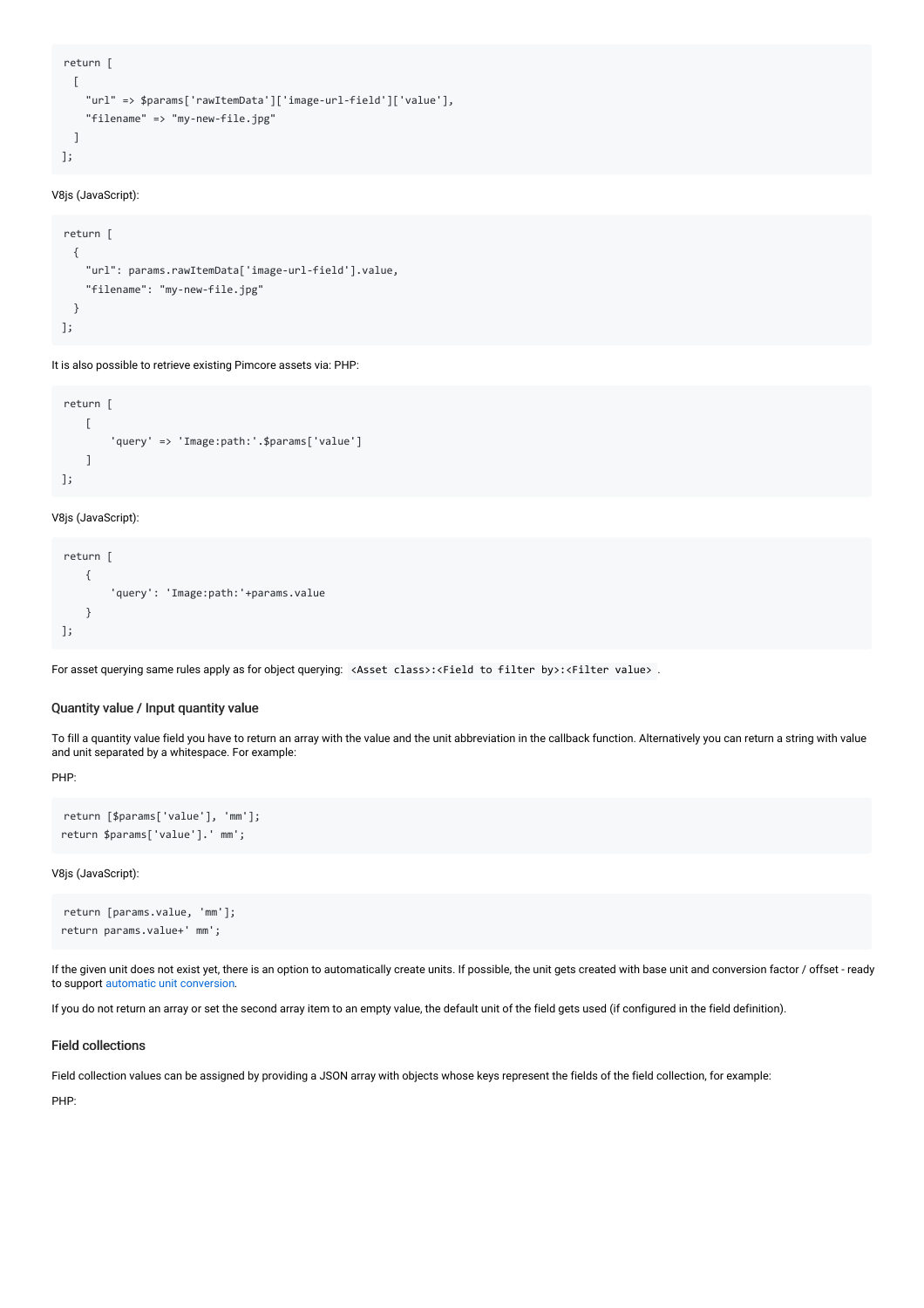```
return [
    'fieldCollectionName' => [
        \Gamma"field1" => $params['rawItemData']['field_1']['value'],
            "field2" => $params['rawItemData']['field_2']['value'],
        ],
        \Gamma"field1" => $params['rawItemData']['field_3']['value'],
            "field2" => $params['rawItemData']['field_4']['value'],
        ]
    ]
];
```

```
return {
  "fieldCollectionName": [
    {
      "field1": params.rawItemData['field_1'].value,
      "field2": params.rawItemData['field_2'].value
   },
    {
      "field1": params.rawItemData['field_3'].value,
      "field2": params.rawItemData['field_4'].value
    }
  ]
};
```
The importer tries every field collection type which is allowed in the target class field. If it encounters a field returned by the callback function which does not exist in the field collection it tries the next allowed field collection type.

#### Localized fields within field collection

#### PHP:

```
return [
  'fieldCollectionName' => [
   \sqrt{ }"field1" => $params['rawItemData']['field_1']['value'],
      "field2" => $params['rawItemData']['field_2']['value'],
      "field3_localized" => [
        [$params['rawItemData']['Text_DE']['value'], 'de'],
        [$params['rawItemData']['Text_EN']['value'], 'en']
      ]
    ]
  ]
];
```
#### V8js (JavaScript):

```
return {
  "fieldCollectionName": [
    {
      "field1": params.rawItemData['field_1'].value,
      "field2": params.rawItemData['field_2'].value,
     "field3_localized": [
       [params.rawItemData['Text_DE'].value, 'de'],
        [params.rawItemData['Text_EN'].value, 'en']
     ]
   }
  ]
};
```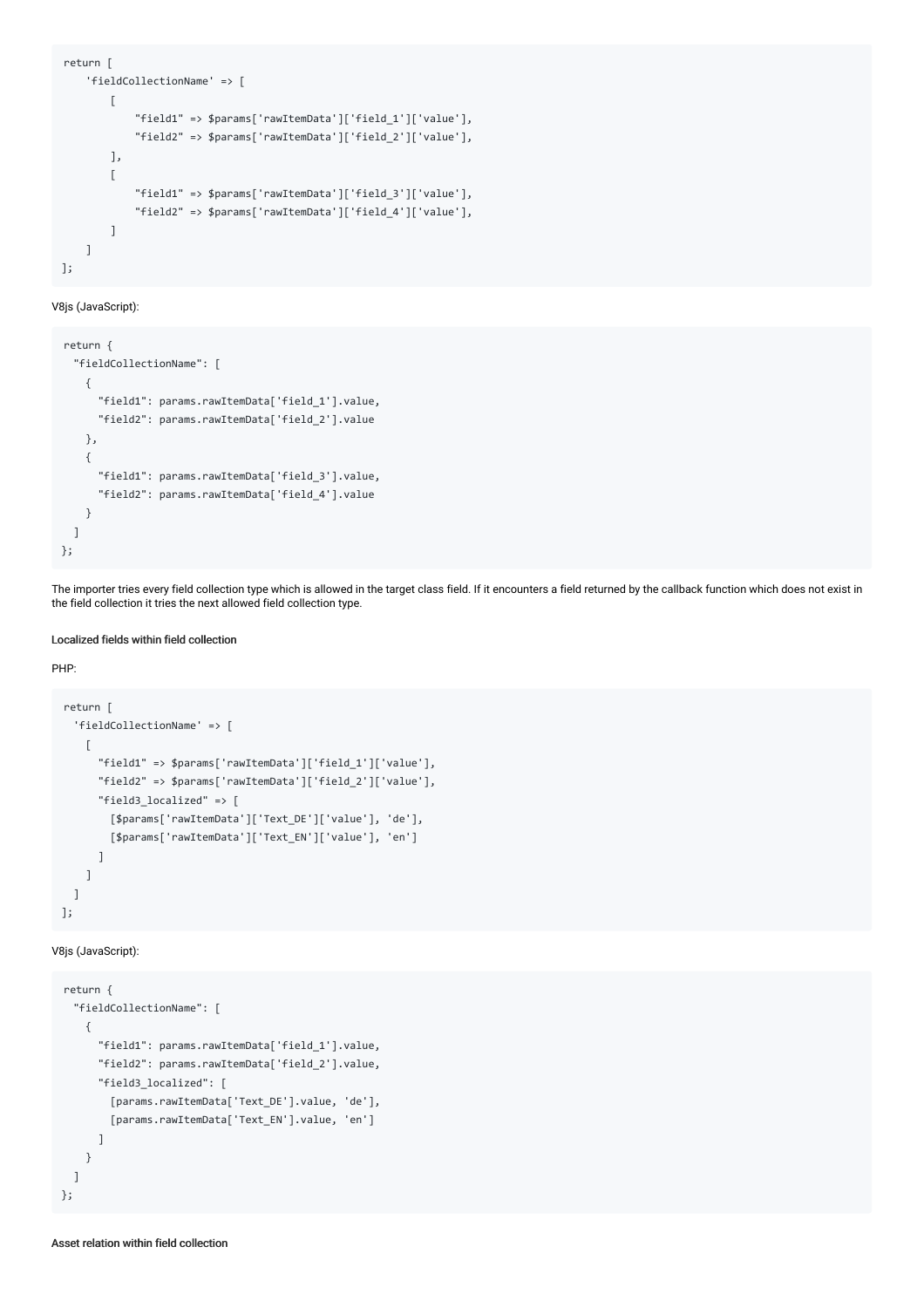PHP:

```
return [
 'fieldCollectionName' => [
   \Gamma"asset_field" => [[
       \Gamma"query" => "Image:path:/path/to/image/".$params['value']
       ]
     ]]
   ]
 ]
];
```
### V8js (JavaScript):

```
return {
  "fieldCollectionName": [
   {
     "asset_field": [[
      {
         "query": "Image:path:/path/to/image/" + params.value
      }
     ]]
   }
  ]
};
```
#### Asset / object relation in localized field in field collection

#### PHP:

```
return [
  'fieldCollectionName' => [
   \sqrt{ }"asset_field" => [
        \lceil{
                 "query" => "Image:path:/path/to/image/".$params['value']
             }, 'de'
        ],
        \overline{\mathbb{L}}{
                 "query" => "Image:path:/path/to//other/image/".$params['value']
             }, 'en'
        ]
      ]
    ]
  ]
];
```
V8js (JavaScript):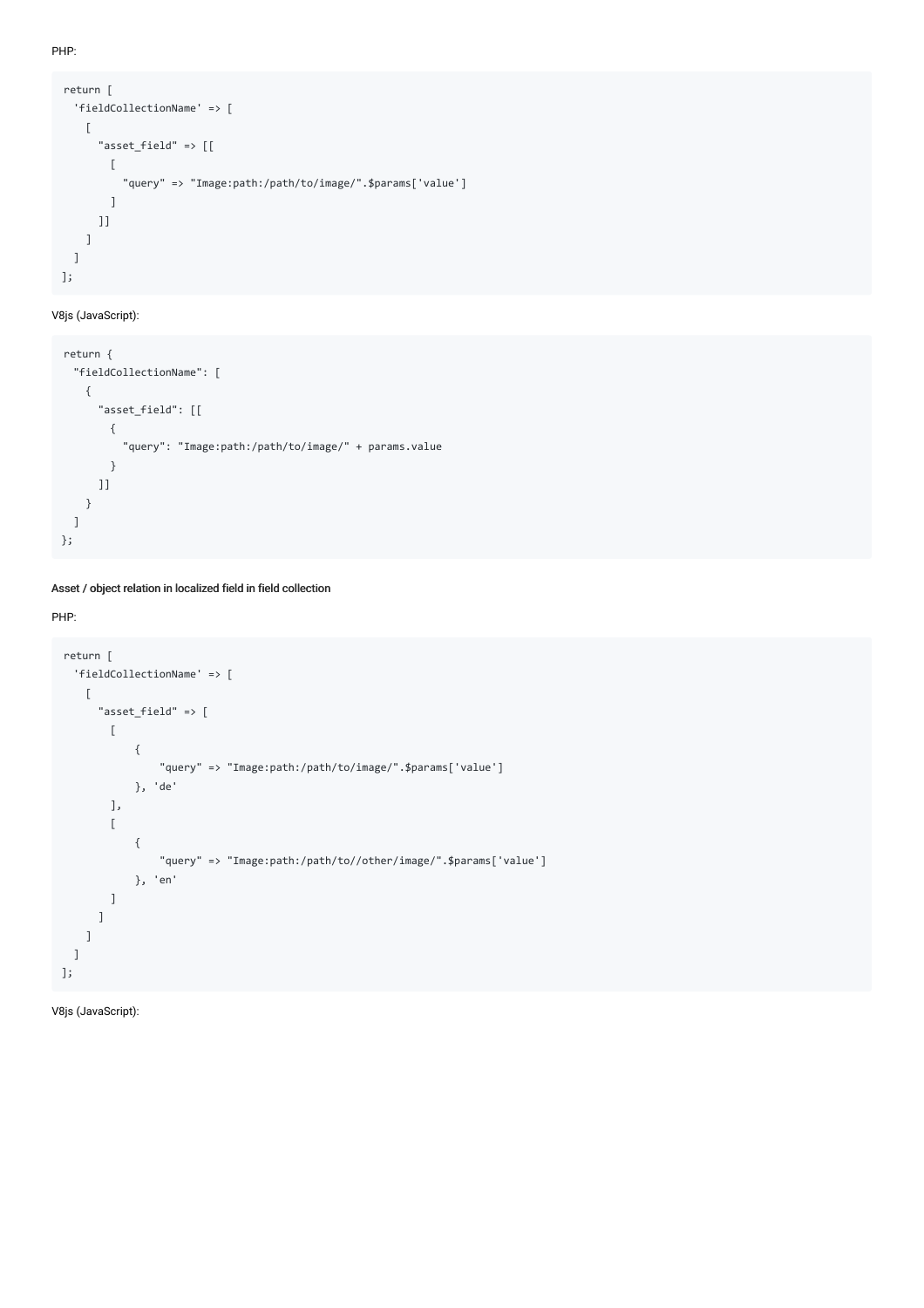```
return {
  "fieldCollectionName": [
    {
       "asset_field": [
        \lceil{
             "query": "Image:path:/path/to/image/" + params.value
          }, 'de'
         ],
         \overline{[}{
             "query": "Image:path:/path/to//other/image/" + params.value
           }, 'en'
        ]
      ]
    }
  ]
};
```
#### Quantity value field within field collection

#### PHP:

```
return [
  'fieldCollectionName' => [
    \lceil"quantity_value_field" => [
        \Gamma[123, 'EUR']
        ]
      ]
    ]
  ]
];
```
#### V8js (JavaScript):

```
return {
  "fieldCollectionName": [
    {
       "quantity_value_field": [
        \lceil[123, 'EUR']
         ]
      ]
    }
  ]
};
```
### Object bricks / Classification Store

All the single fields of the allowed object bricks / classification store groups get displayed in the attribute mapping panel and can be mapped individually. You can treat them like normal class fields so all the things listed here for other field types are valid also for object brick / classification store fields. As soon as at least for one of the fields of an object brick / classification store group data gets imported the brick / group will get added to the current object.

Alternatively you can directly map your data to the object brick / classification store container field by returning an associative array whose keys are the brick / classification store group names:

PHP: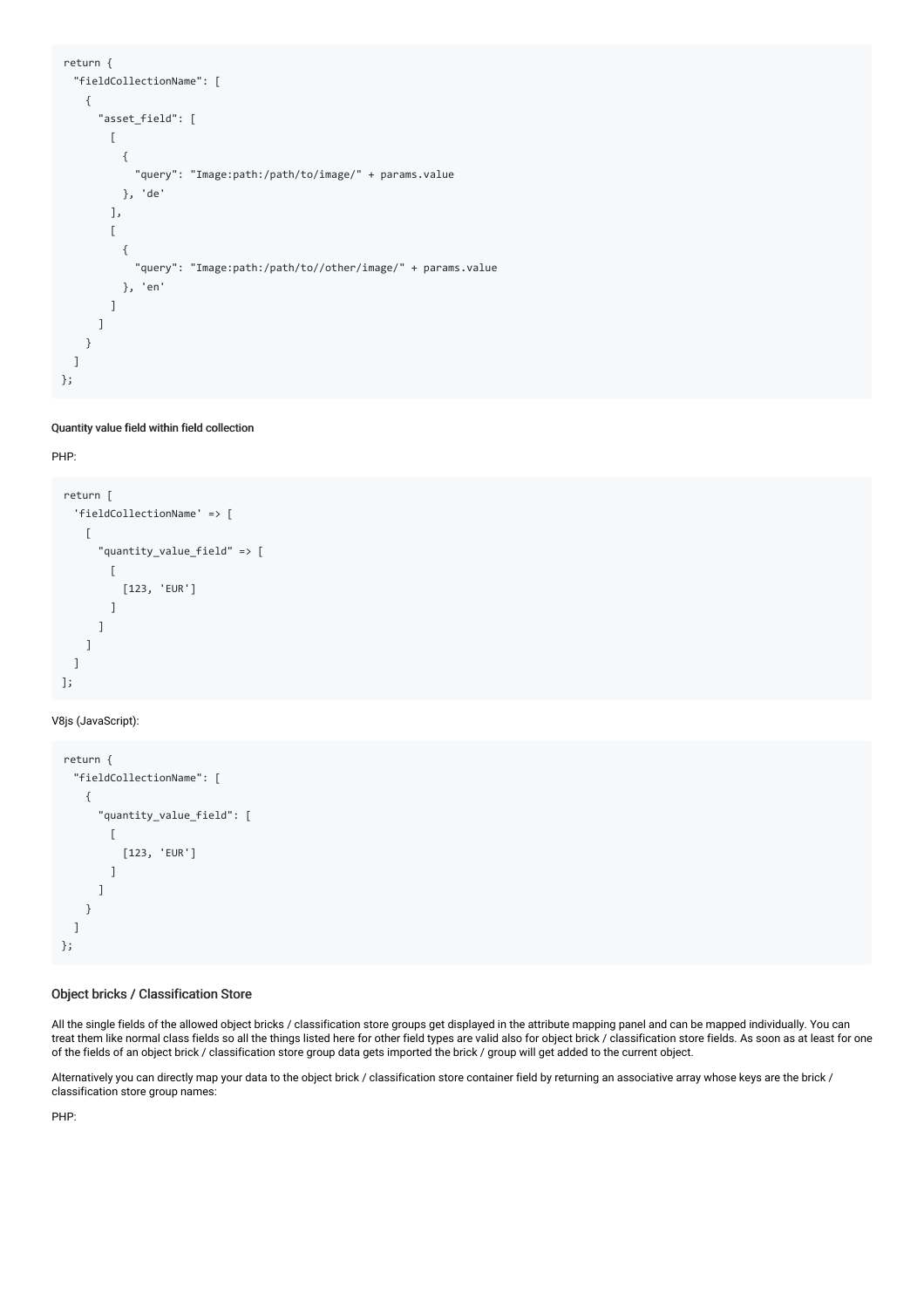```
return [
   'brickName' => [
        'field1' => $params['rawItemData']['field_1']['value'],
        'field2' => $params['rawItemData']['field_2']['value'],
    ],
];
```
Convenience features like resolving data query selectors are applied to all the provided fields, e.g.

```
return [
    'technicalAttributes' => [
        'cableLength' => 'AttributeValue:externalId:'.$params['rawItemData']['id']['value'].':value'
    ],
];
```
This will search for an object of the class AttributeValue whose externalId equals the value from the raw data field id and import this to the field cableLength of the object brick technicalAttributes .

Or if the field name is part of the import data you can assign it dynamically:

```
return [
    'technicalAttributes' => [
        $params['rawItemData']['attributeName']['value'] => $params['rawItemData']['attributeValue']['value']
    ],
];
```
#### Links

The data of a Link field can be set by returning an array whose keys refer to the properties of the Pimcore\Model\DataObject\Data\Link class, for example:

PHP:

```
return [
   'path' => 'http://example.org/page',
    'target' => '_blank',
    'text' => 'Link text'
];
```
V8js (JavaScript):

```
return {
    'path': 'http://example.org/page',
    'target': '_blank',
    'text': 'Link text'
};
```
#### Geographic Point

To set a value to a geographic point field you have to provide the geographic coordinates of the point. Several formats are supported, e.g.

- 40:26:46N,079:56:55W
- 40:26:46.302N 079:56:55.903W
- 40°26′47″N 079°58′36″W
- 40d 26′ 47″ N 079d 58′ 36″ W
- 40.446195N 79.948862W
- 40.446195, -79.948862
- 40° 26.7717, -79° 56.93172

Also geocoding is supported. When the bundle does not recognize the given value as valid coordinates it assumes that it is an address and tries to convert this to coordinates. This is done either with

Google Maps [Geocoding](https://developers.google.com/maps/documentation/geocoding/overview) Service. For this to work you have to provide an [API](https://developers.google.com/maps/documentation/geocoding/get-api-key#creating-api-keys) key in app/config/config.yml (Pimcore <= 6) or /config/config.yaml (Pimcore >= 10):

pimcore: services: google: simple\_api\_key: <Your API key>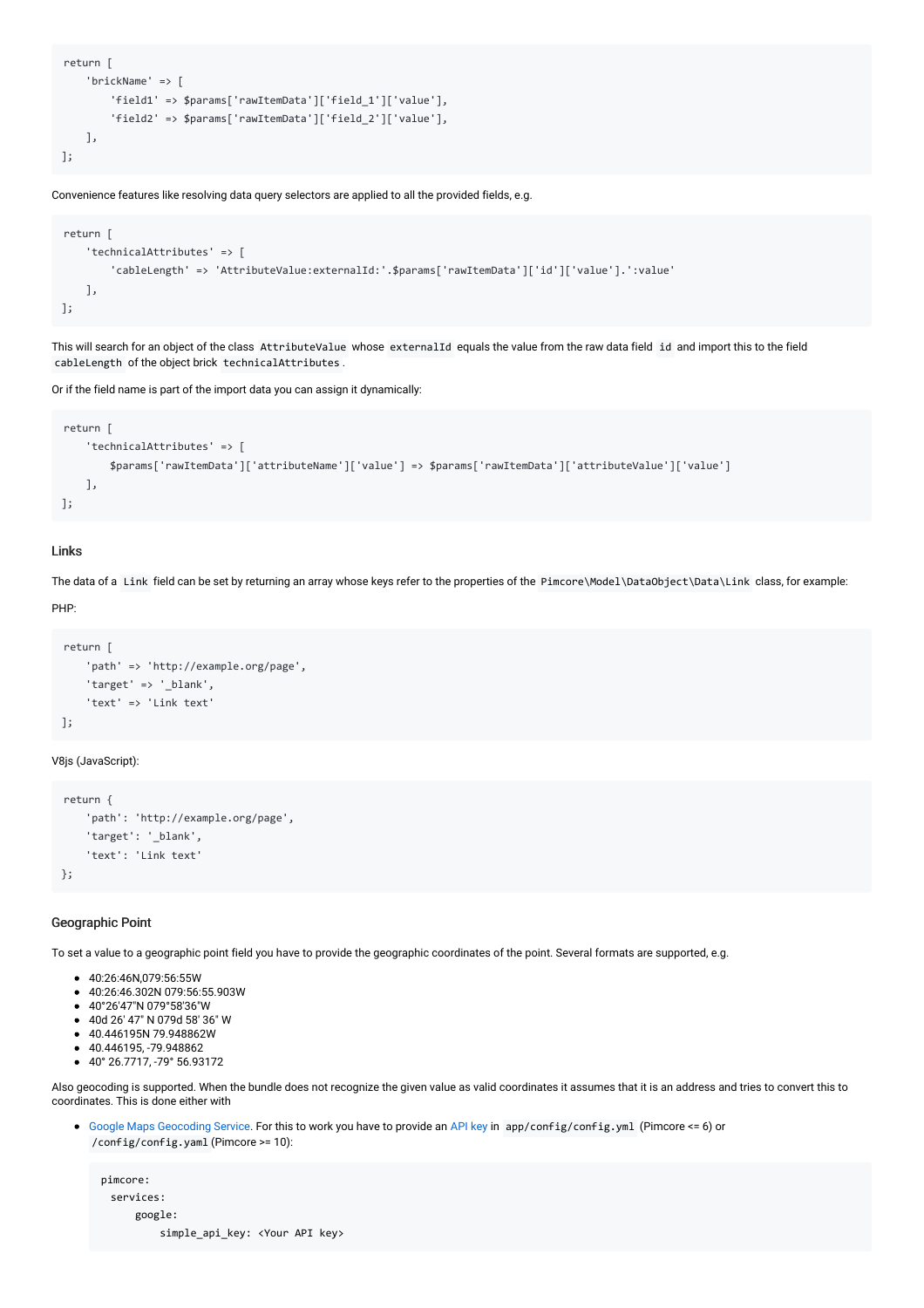or with [Nominatim](https://nominatim.org/) Open Street map geocoding service. This service is free and usable without credentials or an API key but limited under some [circumstances.](https://operations.osmfoundation.org/policies/nominatim/)

Before Pimcore 10 you can also set this value in the Pimcore backend under System settings . [Information](https://developers.google.com/maps/documentation/geocoding/get-api-key) how to get a Google Maps Geocoding API key.

#### Select / Multiselect fields

To assign a value to a select field you should return the option's value. If no option with the given value can get found, it is tried to find an option with the given label.

For multiselect fields the same logic gets applied but you have to provide the option separator. Or if you use a callback function, you have to return an array of values:

```
return ['option 1', 'option 2'];
```
The same applies for all field types which extend select or multiselect like User, Language, Country, Country (Multiselect) etc.

If you enable the checkbox Automatically create missing options in the attribute mapping settings, new options will automatically get created. For example this makes sense when another system is the leading system for the available options of this field.

#### Automatic translation

In attribute mapping there is an option for automatic translation of text fields (Input, Wysiwyg, Textarea). You can assign a raw data field with a certain text and define its language in the text field mapping options to get the raw data text automatically translated to the target language of the localized field (for objects) or the language of the document (for document imports).

#### Translation Provider Configuration

#### DeepL

You will need an [DeepL](https://www.deepl.com/pro.html#developer) API key to use this feature. Please add your API key to app/config/parameters.yml :

```
parameters:
    ...
   blackbit_pim.deepl_api_key: <Your API key>
```
The DeepL API supports to ignore certain words for translation. This can be useful for brand names, product names or other phrases which shall not be translated. By default you can mark such phrases by wrapping them into <x> tags. You can change the tag for ignored phrases by overriding the parameter blackbit pim.skip translation tag in your app/config/parameters.yml :

parameters: ... blackbit\_pim.skip\_translation\_tag: dfn

Afterwards clear the cache (via Pimcore UI or bin/console cache:clear ).

#### Amazon (AWS) Translate

To use Amazon Translate you need to set up your AWS [credentials](https://docs.aws.amazon.com/sdk-for-php/v3/developer-guide/guide_credentials.html) - if you decide to configure credential information inside Pimcore's configuration files, please put your access key and secret in app/config/parameters.yml :

```
parameters:
   ...
   blackbit pim.aws translate access key: <Your access key>
   blackbit pim.aws translate secret key: <Your secret key>
```
Afterwards clear the cache (via Pimcore UI or bin/console cache:clear ).

#### Exclude terms from translation / Manually translate phrases

When you want to exclude some phrases from translation or are not satisfied with the translation, you can exclude phrases from being translated or provide custom translations. To achieve that you have to create translations in Pimcore's shared [translations](https://pimcore.com/docs/pimcore/current/Development_Documentation/Multi_Language_i18n/Shared_Translations.html) whose key starts with translate. (the rest of the key does not matter for the Data Director, use whatever you want). The entered translation in the source language will trigger exclusion / manual translation:

- When in the target language no translation is set, the phrase will be excluded from translation, so the original phrase is kept.
- When there is a translation in the target language, this will get used (internally the phrase in the source language gets ignored and after translation it gets replaced with the custom translation from Pimcore's shared translations)

#### Translate complex data / Manipulate translated content

In some cases it might become necessary to translate certain strings via a function call. For example this is useful for complex datatypes like when you want to translate asset metadata or field collection data. This way you can implement your custom logic for filtering which fields have to be translated and then call the \Blackbit\DataDirectorBundle\lib\Pim\Item\Importer::translate function: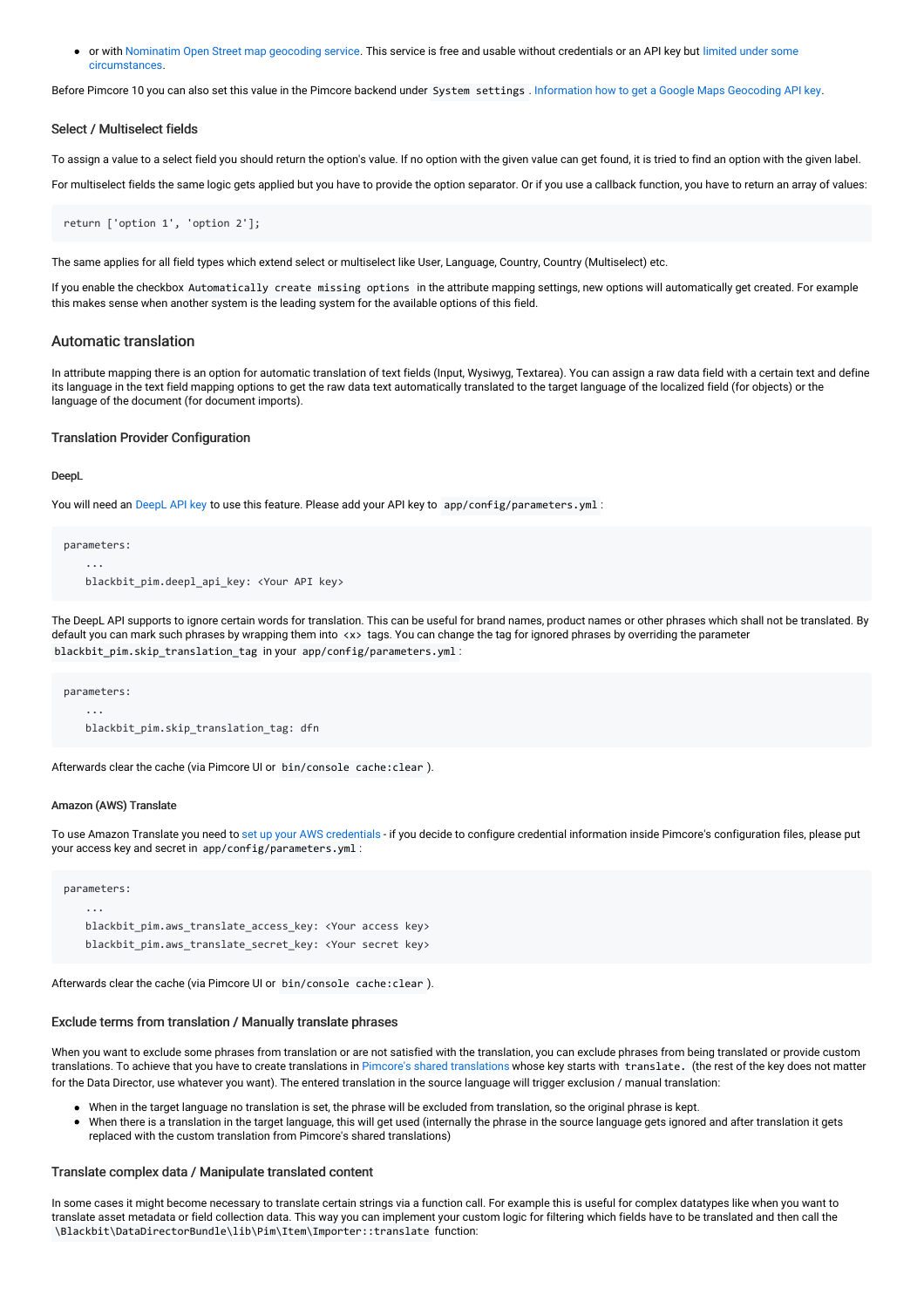```
// Translate asset metadata from german to other languages
$sourceLanguage = 'de';
return array_map(function($value) use ($sourceLanguage) {
      if($value['language'] === $sourceLanguage) {
             $newMetaData = [];
             foreach(\Pimcore\Tool::getValidLanguages() as $targetLanguage) {
                    if($targetLanguage === $sourceLanguage || $value['type'] !== 'input') {
                           continue;
                    }
                    $translation = \Blackbit\DataDirectorBundle\lib\Pim\Item\Importer::translate($value['data'], $targetLanguage, $sourceLanguage);
                    $newMetabata[ ] = ['name' =& $value['name'], 'data' =& $transition', 'type' =& $value['type'] ?' 'input', 'language' =& $% value['time'] =& $value['time'] =& $value['time'] =& $value['time'] =& $value['time'] =& $value['time'] =& $value['time'] =& $value['time'] =& $value['time'] =& $value['time'] =& $value['time'] =& $value['time'] =& $value['time'] =& $value['time'] =& $value['time'] =& $value['time'] =& $value['time'] =& $value['time'] =& $value['time'] =& $value['time'] =& $value['time'] =& $value['time'] =& $value['time'] =& $value['time'] =& $value['time']}
             return $newMetaData;
      }
}, $params['value']);
```
You can also use this function when you want to manipulate the translation afterwards, e.g. uppercase first letter of the translation for product names:

```
$targetLanguage = 'de';
$sourceLanguage = 'en';
```
\$translation = \Blackbit\DataDirectorBundle\lib\Pim\Item\Importer::translate(\$params['value'], \$targetLanguage, \$sourceLanguage); return ucfirst(\$translation);

#### Text generation

#### Rule-based

There are 2 ways to generate texts based on rules: 1. Set up an automatic Pimcore-based import with the fields, which you want to use in your text generation rules, as raw data fields. In the callback function of the target field you can generate the text. 2. Add a field of type "Textarea / WYSIWYG field with variables". This allows to access the content of other fields directly from the data object editing view. It supports logic operations (like conditions, loops etc.) via Twig [template](https://twig.symfony.com/doc/3.x/templates.html) engine syntax. The rules may be inherited to child objects, so you can have a different set of rules for different sub-trees.

#### Artificial Intelligence

For input, textarea and wysiwyg fields there is a checkbox "Automatically generate" in the field settings in Data Director attribute mapping. With this you can connect to a text generation API (like OpenAI). The API needs some input to know what to do - the more text you provide, the better the API knows what to do.

#### OpenAI configuration

You will need an [OpenAI](https://openai.com/api/) API key to use this feature. Please add your API key to config/config.yaml (or app/config/config.yml on Pimcore versions <= 6):

```
blackbit_data_director:
 text_generation:
   openai_api_key: <Your API key>
```
#### Tags

You can import one or multiple [tags](https://pimcore.com/docs/latest/Development_Documentation/Tools_and_Features/Tags.html). Tag levels should be separated by /. You can either just assign a raw data field or use a callback function like this

return ['Tag-Name','hierarchical/tag'];

Tags which do not exist yet, get automatically created.

#### **Properties**

You can import [properties](https://pimcore.com/docs/pimcore/current/Development_Documentation/Tools_and_Features/Properties.html) by returning a key-value array: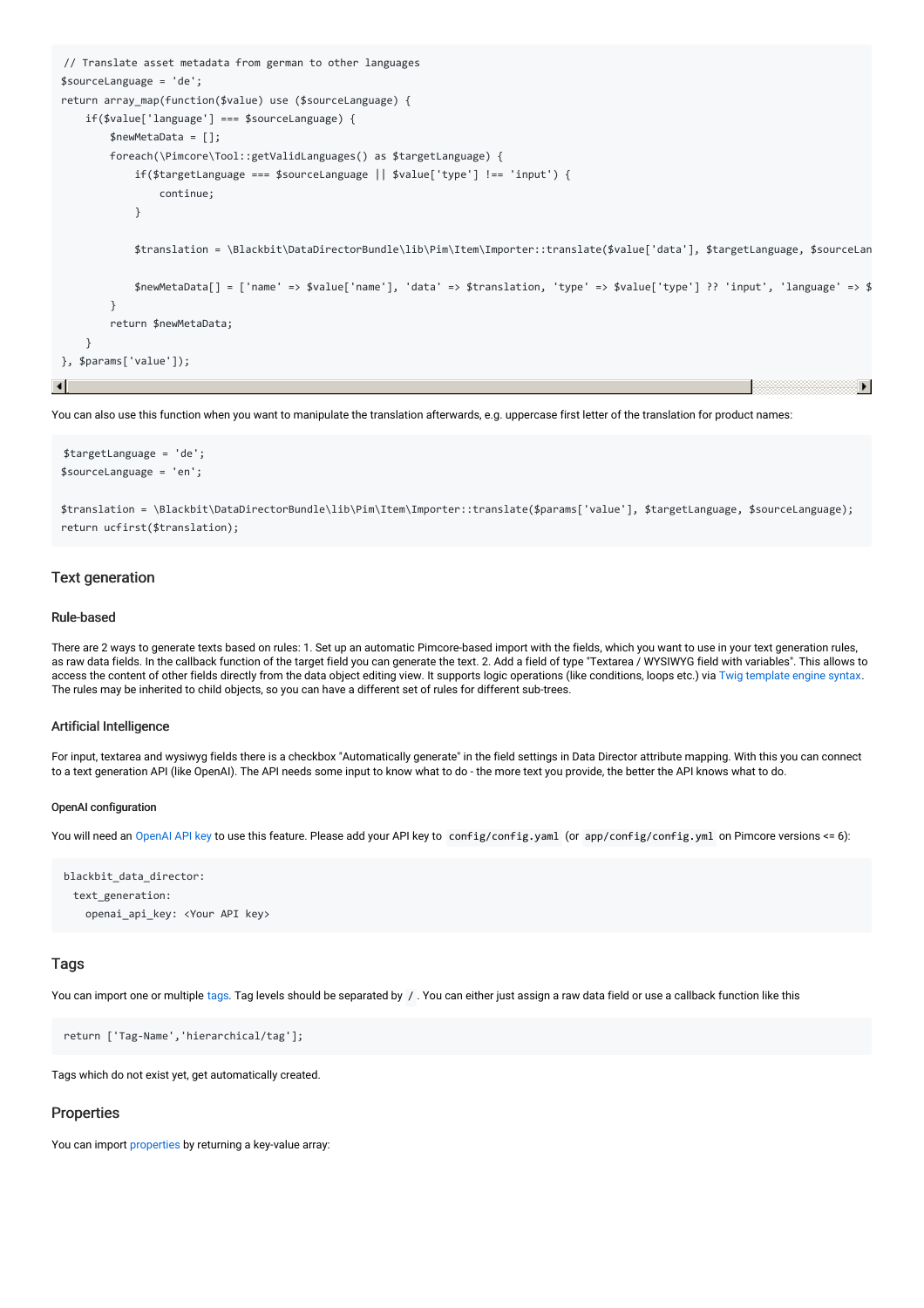```
return [
  'Name' => 'Product A',
  'imported' \Rightarrow time(),
  'product name' => 'MyDataObjectClass:path:/path/to/object:fieldA', // data query selectors get resolved
  'product' => 'Product:sku:'.$params['rawItemData']['sku']['value'] // for relations correct property type gets set automatically
];
```
This will end up in the 3 properties being assigned to the imported element.

Alternatively you can provide all supported property attributes:

```
return [
 ['name' => 'parameter name', 'data' => 'Parameter value', 'inheritable' => true],
 ['name' => 'parameter 2', 'data' => '123', 'inheritable' => false]
];
```
#### Dependency graphs

When a certain field gets changed by multiple dataports it can be difficult to keep track of all the dependencies. In this case it might be helpful to visualize all the dataports which use a certain field. This can be accessed by clicking the field name in the attribute mapping panel, the result looks like this:

Dependency graph for field published

In this example the dependency graph for the field published of class Product is shown. In this case 2 dataports ( Item Import ERP , Data Quality Check ) import to the field published . Item Import ERP might also be called as a dependent import of dataport Pipeline import . On the right side we see that the dataport Export products to shop accesses the field published .

### Import pipelines

In the result [callback](#page-25-1) function there is a template for setting up a dependent dataport which can be called during a run of the current dataport - either after every raw data item or at the end. If necessary you can provide parameters to be used in the import resource or callback functions of the follow-up dataport.

### Edge cases

#### Importing data to objects whose newest version is unpublished

For objects with their newest version being unpublished for every raw data item import gets executed twice:

- 1. Update currently published version und create a new published version
- 2. Update newest currently unpublished version

This way the unpublished changes do not get overwritten while the object data from the import gets applied for both versions.

#### <span id="page-17-0"></span>Creating / Editing multiple objects with one raw data item

Returning an array for a key field will be treated as if there were multiple raw data items with those key field values.

Example: You have an XML import with products:

```
<products>
    <product>
       <name>Product A</name>
        <colors>
            <color>red</color>
            <color>blue</color>
        </colors>
    </product>
</products>
```
With item XPath product and raw data field color having the XPath colors/color you would get an array in the raw data field color . This shall be your key field for objects of the class Color . In this case the array in the key field color will be treated as if there were two raw data items - one with color: red and one with color: blue . Consequently this will result in two Color objects being created - one for each color.

If you have multiple key fields and one or more return arrays, all combinations will get created.

Example: If above XML import had another key field size with the values ['s', 'M', 'L'] the import would create objects for all combinations:

- 2. color: red, size: M
- 3. color: red, size: L
- 4. color: blue, size: S
- 5. color: blue, size: M

<sup>1.</sup> color: red, size: S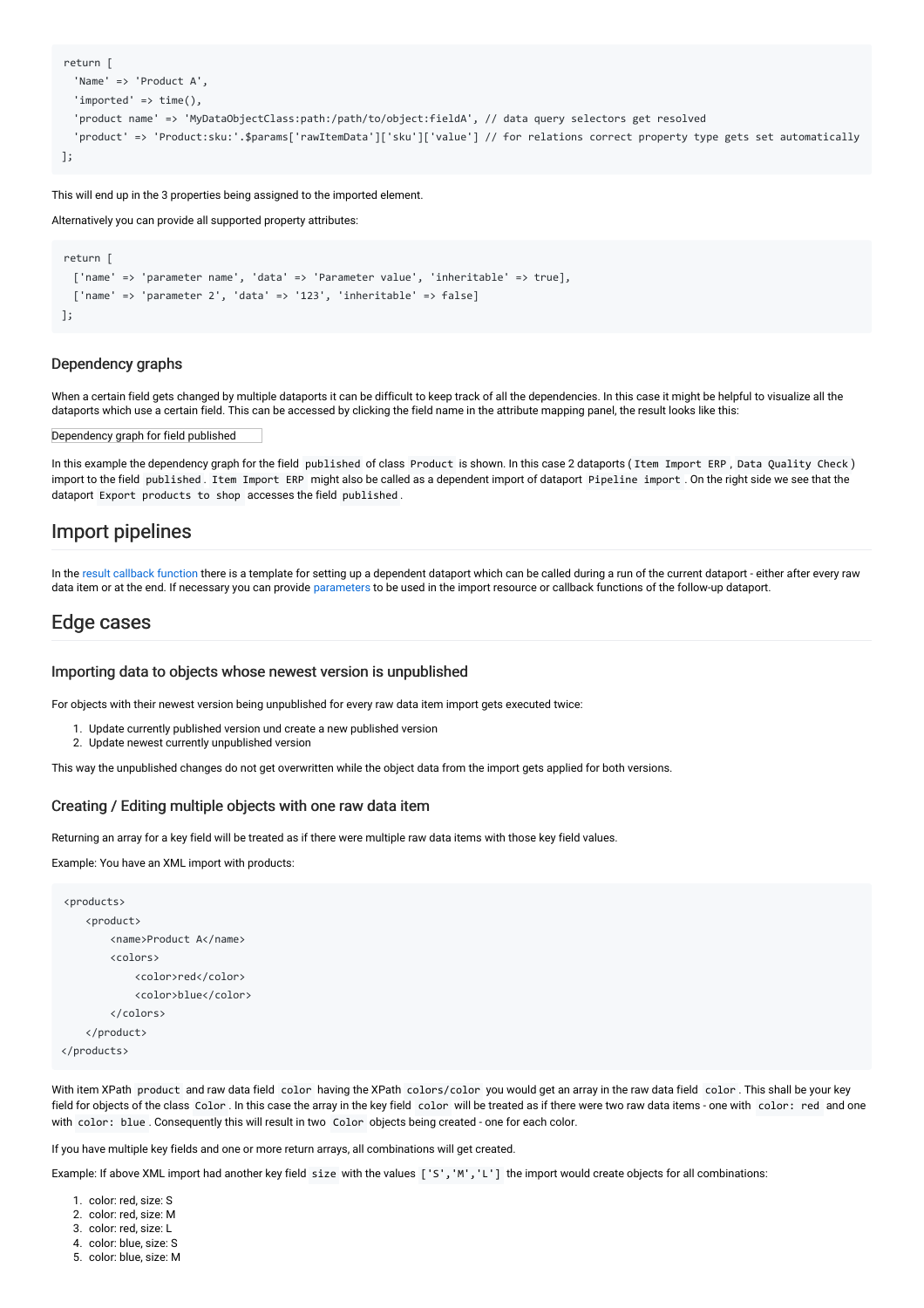### <span id="page-18-0"></span>Data Query Selectors

### **Syntax**

Data query selectors simplify fetching other objects (e.g. for assigning them to relational fields) and fetching other objects' data. To fetch an object you can use the following expression:

return 'Class:filterField:filterValue';

This means that you look for an element of class Class which has the value filterValue in its field filterField . In reality this could be Product:sku:1234 this returns the Product object which has sku=1234 - if this exists.

You can also use wildcard placeholders at the begining or end of the filter value, e.g.

// will find Product whose name begins with "car" like "car red" and "card game" return 'Product:name:car\*';

// will find a product whose name ends with "bike" like "Trekking Bike" (case does not matter) return 'Product:name:\*bike';

// will find a product whose name contains "late" like "Chocolate Cake", "Chocolate", "Late Macchiato" return 'Product:name:\*late\*';

When you want to fetch data of the same or another object you can use the following syntax:

return 'Class:filterField:filterValue:dataField';

This would query a data object of class Class which has filterField = filterValue . From the found object you get the value in the field dataField returned. If the getter method needs parameters, those can be provided as follows:

return 'Class:filterField:filterValue:dataField#argument1,argument2';

You can even access data of other objects within larger text snippets. With the following callback function you will get the text "Look at these cool car products" - if the corresponding raw data item refers to the car category. PHP:

return "Look at these cool {{ Category:key:".\$params['rawItemData']['categoryKey']['value']+":name#de }} products";

V8js (JavaScript):

return "Look at these cool {{ Category:key:"+params.rawItemData['categoryKey'].value+":name#de }} products";

As you can see in this example to get the german name (name#de) getter arguments can be provided comma-seperated via suffix #argument1, argument2, ...

#### Data query selector chaining

You can chain these data selectors as long as you want. For example Product:articleNo:123:crossSellingProducts:0:manufacturer:name#de first searches for an object with articleNo=123. From this object the first item of the crossSellingProducts many-to-many relation gets fetched. From this object we fetch the assigned manufacturer object (many-to-one relation) whose german name finally gets returned.

It is also possible to apply PHP functions to the returned values, for example to strip HTML tags from a wysiwyg field:

PHP / V8is (JavaScript):

```
return 'Class:filterField:filterValue:wysiwygField:strip_tags';
```
This way the content of the wysiwyg field gets piped as first argument to the strip tags function. If you do not want to provide the value as first parameter or want to call a function with multiple parameters, you can use %s as placeholder for the value and comma as parameter separator. For example to get the first 100 characters of a text field:

PHP:

return 'Class:filterField:filterValue:textField:substr#%s,0,100';

If you want to use a comma as argument, please enclose it with quotes: PHP: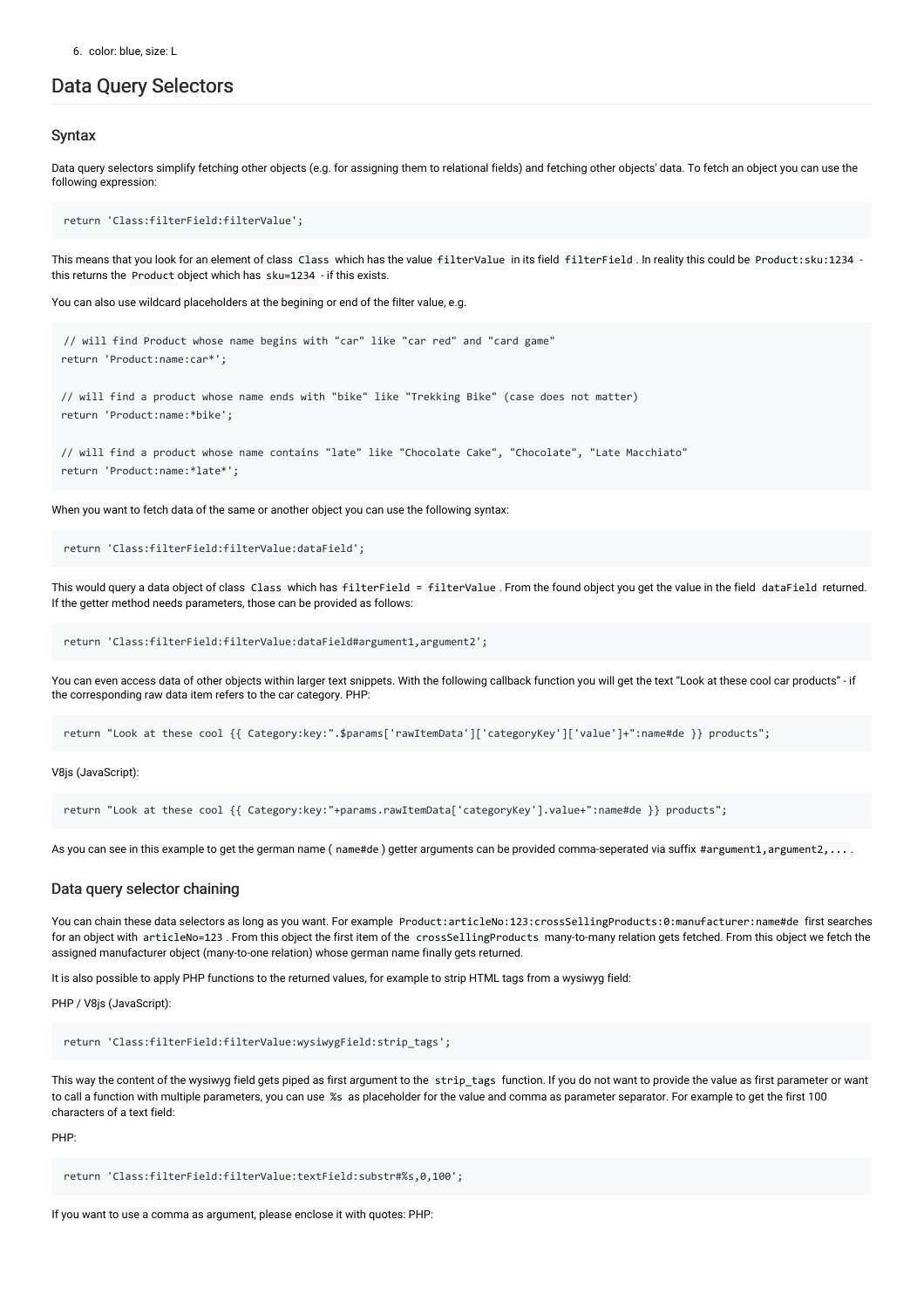```
return 'Class:filterField:filterValue:multiSelectField:implode#",",%s';
```
Also those function calls can be chained, for example to strip HTML tags and afterwards convert line breaks to <br> you could use:

#### PHP:

```
return 'Class:filterField:filterValue:wysiwygField:strip_tags:nl2br';
```
For more complex tasks you can also call your own service methods from a data query selector:

return 'Class:filterField:filterValue:imageGallery:items:\AppBundle\Service\MyService::methodName'; // via Fully qualified class name return 'Class:filterField:filterValue:imageGallery:items:@MyService::methodName'; // via Symfony service

¥

#### Grouping fields

When you want to fetch values from multiple fields you can use the following data query seelctor: PHP:

```
return 'Class:filterField:filterValue:(dataField1;dataField2)';
```
This can especially be useful for exports.

#### Field aliases

For exports it sometimes is useful to define an alias for a value which got queried with a complex data query selector. PHP:

return 'Class:filterField:filterValue:(category:image:thumbnail#mainImage as thumbnail)';

This way you can access the fetched category image thumbnail with \$params['value']['thumbnail'] instead of \$params['value'] ['category:image:thumbnail#mainImage']

#### Placeholders within data query selectors

It is possible to access data from the request or the source class object and use it as parameter for the data query selector.

For instance when you set up a read API for thumbnails you can create an assets-based dataport with a raw data field whose data query selector is thumbnail#{{ definition }}:path . The thumbnail definition to be used can be provided via URL parameter definition . Of course this also works with environment variables or CLI parameters. Default values can be provided via Twig [syntax](https://twig.symfony.com/doc/3.x/templates.html) thumbnail#{{ definition|default('default') }}:path - in this case if parameter definition has not been provided the thumbnail definition defualt will get used.

You can even access data via data query selectors, e.g. myMethod#{{ sku }}. This would call method myMethod with the content of the field sku of the currently processed source class object. URL / CLI / env parameters have higher priority than data object fields, so when in this case a parameter sku gets provided, this will get used instead of the data object field. Also multi-level data query selectors like myMethod#{{ categories:name }} are possible.

#### **Shortcuts**

For convenience there are also some shortcut versions for data query selectors:

- if you enter . as Class the import's target class gets used
	- e.g. Product:articleNo:123 is equal to .:articleNo:123 for imports with target class Product
- if you enter a . for filterField and filterValue
- the currently imported object gets used
	- e.g. Product:.:.:name:de is equal to Product:articleNo:123:name:de when the import currently processes a Product object with articleNo=123
- $\bullet$  \$ is a shortcut for  $\dots$ :
	- e.g. you can use \$name in a text and get this replaced by the content of the field name of the current object.
	- \$categories:0:name fetches the name of the first assigned object in the relation categories of the object which currently gets imported.
- you can fetch data from reverse-related objects via Category:products:. for an export with source class Product this will find corresponding Category objects which contain the currently processed Product object in the relation products .

Example: For a Pimcore-based import you can access .:.:.:name as raw data field to get the name of the object being currently imported. You could for example use this as placeholder variable in a description text template which gets filled by a Pimcore-based import. Alternatively you can use the even shorter version \$name.

#### **Helpers**

#### Get label from select field option

If you want to access the label of a select / multiselect field option you can access this via :label suffix, for example

Product:articleNo:123:mySelectField:label whereas Product:articleNo:123:mySelectField:value and Product:articleNo:123:mySelectField both return the selected option id. To access the translated option label you can call Product:articleNo:123:mySelectField:label#de (or any other locale) this accesses the admin translation of the label.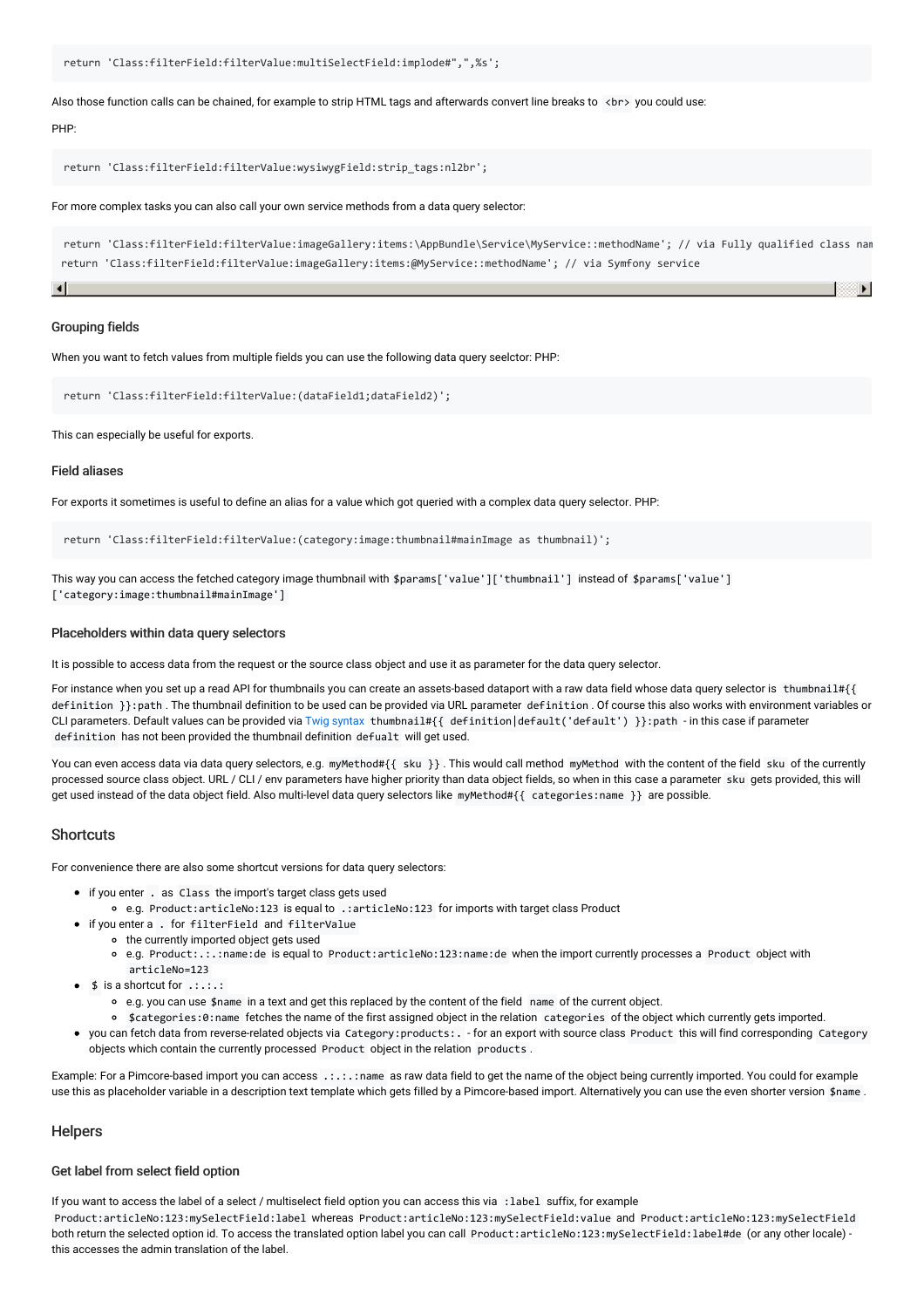#### Handle arrays

#### Loop through all items

Array items can either be processed individually by index via .:.:.:myManyToManyRelation:0:name , .:.:.:myManyToManyRelation:1:name or via the each helper: .:.:.:myManyToManyRelation:each:(name) . This fetches the name of all items in the relation field and returns them as an array. You can also chain the data query selector after the all selector, for example .:.:.: myManyToManyRelation:each(manufacturer:name) (beware the braces).

Taking this concept further you can also group multiple data query selectors by using .:.:.: myManyToManyRelation:each: (articleNumber;name;manufacturer:name) . This returns the following (here written in JSON notation):

```
[
  {
  "articleNumber": 123,
  "name": "Product A",
  "manufacturer:name": "Manufacturer A"
 },
  {
  "articleNumber": 234,
  "name": "Product B",
  "manufacturer:name": "Manufacturer B"
  }
]
```
This can be useful for XML or JSON exports with nested tags (the raw data field with above data query selector is named products in this case):

```
<item>
 <other_field>any value</other_field>
 <products>
   <item>
      <articleNumber>123</articleNumber>
     <name>Product A</name>
     <manufacturer_name>Manufacturer A</manufacturer_name>
   </item>
   <item>
     <articleNumber>234</articleNumber>
     <name>Product B</name>
      <manufacturer_name>Manufacturer B</manufacturer_name>
   </item>
 </products>
</item>
```
#### Group fields

Aliasing field names does not only work with the each helper but also when you want to extract data from multiple fields in one raw data field: .:.:.:description as html;description:strip\_tags as text returns for example

```
{
  "html": "Our <b>new</b> product",
  "text": "Our new product"
}
```
It is also possible to fetch multiple fields and assign an array function to this group, e.g. .:.:.:(title;description):implode#<br>,%s . This would fetch the title and description of the object and concatenate them using an HTML line-break.

#### Filtering

You can filter an array of values with the filter#selector, value, operator data query selector. For example a many-to-many relation categories can be filtered with categories:filter#published,true to only get the published related category objects. When no comparison operator is provided = will be used.

Another use case is when you have a field collection of prices and their validity dates, you can use prices:filter#validFrom,now,>=:filter#validTo,now,<= to get all field collection items which are valid today.

#### **Translations**

With the translate helper function you can translate terms in data query selectors. This can be used to translate fields which are not in localized fields. You could for example use this to translate an object's key with the data query selector key: translate . This will translate the key of an exported element to the requested language. If you want to always translate the item to the same language regardless of the requested language you can provide the target language with #<locale>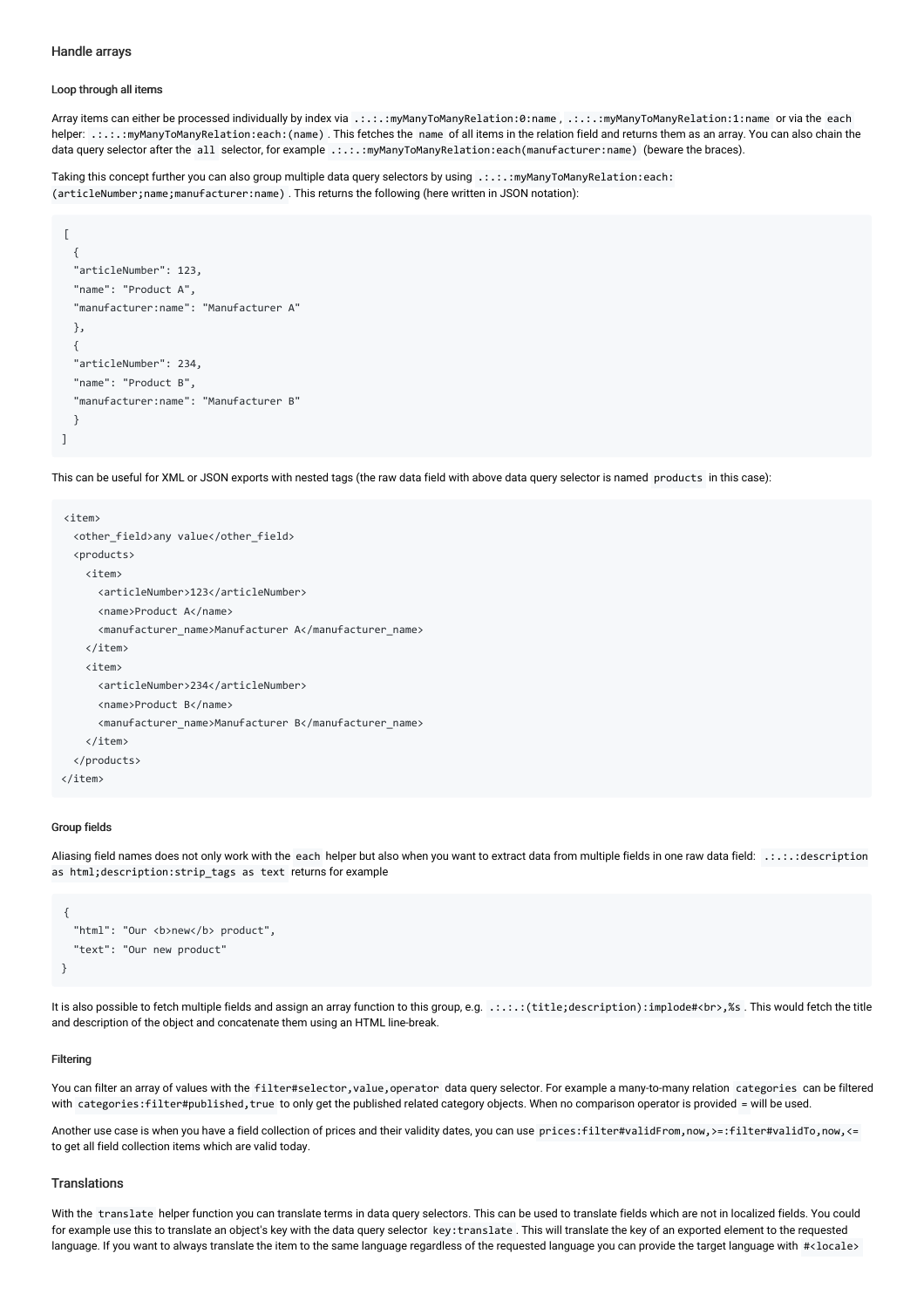suffix - in above's example this would be key:translate#de to export the object key translated to german.

First it is tried to find an admin translation in the requested language. If none exists, shared translations get used. If neither exists the original value gets returned.

#### get all languages for localized field

While you can request a specific language for example with the data query selector name#en, you can get the value of the field in all configured languages via name#all . This will give you

```
{ "de": "Fahrrad", "en": "Bicycle" }
```
#### Get workflow state

You can get the workflow stateof an object by using the expression .:.:.: workflowState#<Workflow-Name>:places:key (for workflows where an object can only be at one state at the same time) or .:.:.:workflowState#<Workflow-Name>:places:each:key for workflows where an object can be at multiple stages at the same time.

Beware if you use single state as marking store for your workflow and name the storage field within your class workflowState then you do not need above helper but can access the field content directly via .:.:.: workflowState.

#### Field types with variant / placeholder support

There are 3 new field types available in Pimcore's class definition view:

- Input with variables
- Textarea with variables
- Wysiwyg with variables

Those fields are a combination of normal text fields and calculated value fields. With data query selectors you can access data of other fields and other objects, e.g.

```
This {{ category:name }} is {{ color }}.
```
will get resolved to This t-shirt is black if there is a many-to-one relation for the product's category which has a field name and if the product has an attribute color .

You can also implement any logic operations with Twig [syntax](https://twig.symfony.com/doc/3.x/templates.html) with the exception that the variables are defined with data query selectors, e.g.

```
{% if category:name#en == "T-shirts" %}
 This shirt is made of {{ materials:each(name):implode( and , %s) }}.
 Properties:
 <ul>
 {% for attributeName, attributeValue in attributes:tshirts %}
   <li>{{ attributeName}}: {{ attributeValue }}</li>
 {% endfor %}
 \langle/ul>
{% endif %}
```
If the assigned category's name is "T-shirts" and there is an object brick container which the object brick tshirts got assigned, the result will be:

```
This shirt is made of cotton and polyester.
Properties:
\langle 113 \rangle<li>Color: black</li>
     <li>Size: XL</li>
\langle/ul>
```
This allows to define the template for the texts at a high level and then inheriting it down for all descendant products. Thus you have automatic text generation dependent from your template which gets defined directly in Pimcore backend.

This also allows for rapid prototying of applications: For example if you develop a product detail page and know where the product price shall appear, you can create a field price and access it in your template. Later on you can either fill this field and / or also refer to other fields of the data object or other objects. The advantage of this compared to a [calculated](https://pimcore.com/docs/pimcore/current/Development_Documentation/Objects/Object_Classes/Data_Types/Calculated_Value_Type.html) value field is that you can implement the logic directly in the data objects and also inherit / override the logic for a certain group of data objects without having to create loads of if conditions in a calculated value calculator.

This way you could for example change the calculation of prices without changing the controllers or frontend templates. This makes you independent of the existence or naming of fields which may be used for price calculation, like date validation range, customer-specific pricing etc.

### Different behaviour of getter methods for exports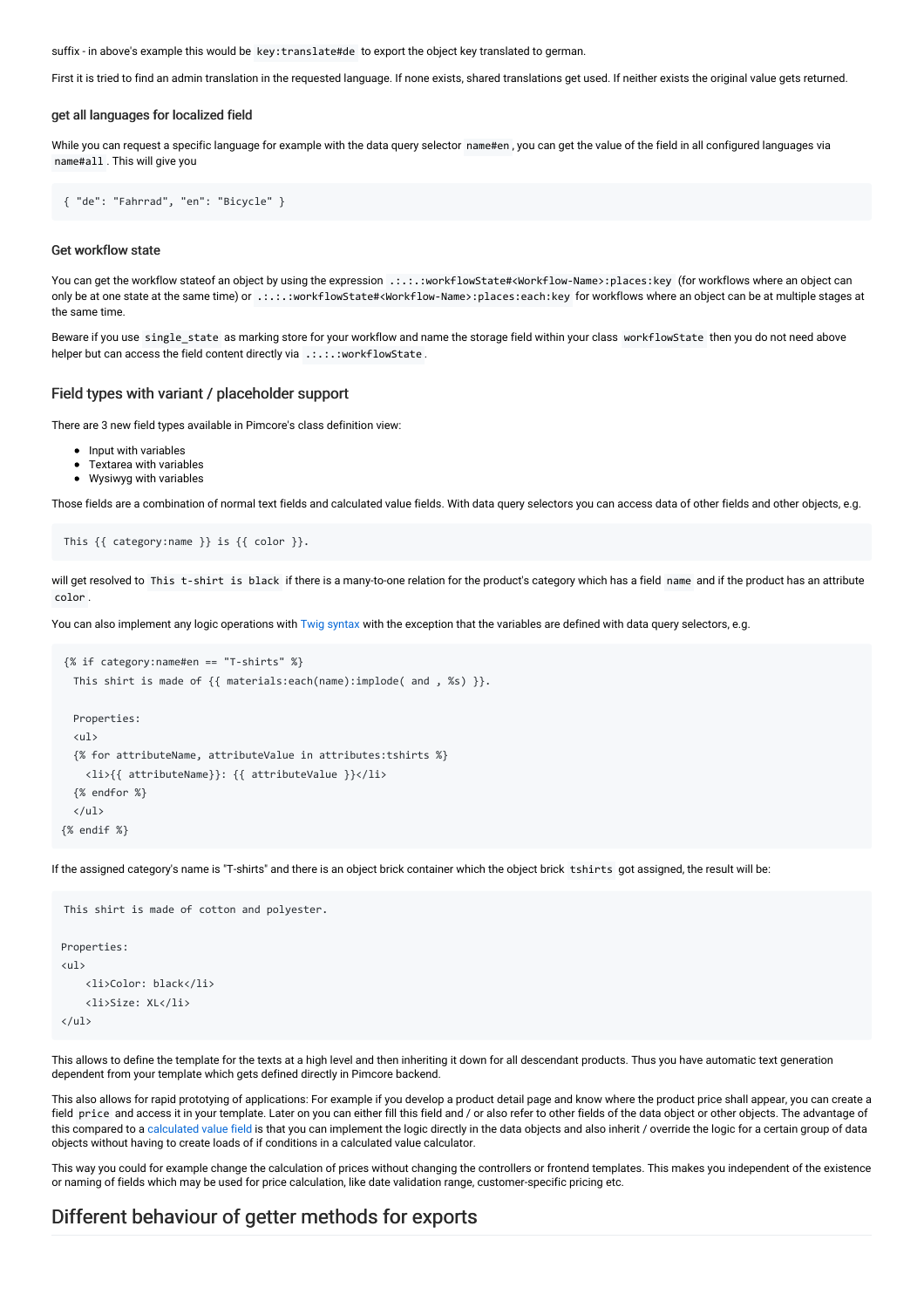Normally the data query selectors use the getter methods from the Pimcore classes. These return always the same values independent of they are called from the Pimcore backend, frontend or webservice. But in some use-cases you might want to get a different behaviour depending on the access method. This is possible when you [override](https://pimcore.com/docs/5.x/Development_Documentation/Extending_Pimcore/Overriding_Models.html) the getter method. You can then check if you are currently in a data director extraction context with:

```
public function getMyField() {
    $request = \Pimore::getContainer()->get('request stack')->getMainRequest(t);$contextResolver = \Pimcore::getContainer()->get(Pimcore\Http\Request\Resolver\PimcoreContextResolver::class);
   $value = parent::getMyField();
   if($contextResolver->matchesPimcoreContext($request, 'webservice')) {
        // implement custom logic here
   }
   return $value;
}
```
That the data director context is named webservice has historical reasons. Until Pimcore 6 the data director extended Pimcore's now removed webservice API.

### Create / edit multiple objects with one raw dataset

There are cases where you want to create multiple Pimcore objects from one dataset in the import source. For example when you have the following XML as import source:

```
<article>
   <article_number>123</article_number>
   <colors>
       <color>red</color>
        <color>blue</color>
        <color>green</color>
    </colors>
</article>
```
You have two raw item columns (raw item XPath would be /article ): \* "article number" with XPath article\_number \* "colors" with XPath colors/color with "multiple" checkbox being set

The raw data import generates this raw dataset:

| Article number colors |                          |
|-----------------------|--------------------------|
| 123                   | ['red', 'blue', 'green'] |

Now you want to create 3 Pimcore data objects from this raw data item. This can be achieved by returning an array in a key column.

For simplification imagine there is a Product class with two input fields article\_number and color . In the import's attribute mapping you assign both fields as key columns. Article number gets assigned to the article number field and colors to the color field. When an array gets returned for a key column this is always interpreted as you want to create / edit multiple objects from this one raw dataset. Internally all possible combinations of all key column values get created. In this case these are:

- Article number: 123, colors: red
- Article number: 123, colors: blue
- Article number: 123, colors: green

The actual import gets run for each of these combinations individually. This is even possible if more key columns contain an array of values (or their callback function returns an array - e.g. splitting a comma-separated list in a CSV file) - so the number of objects being imported per raw dataset is the product of the number of values which the key columns contain.

Finally you will get 3 data objects, all with the same article number, but each with a different color.

### Virtual Fields

You can use {{ VARIABLE NAME }} as a placeholder in the callback functions. This will add a *virtual field* with the given name to the attribute mapping panel. Virtual fields can be used for several things: \* fetch elements via data query [selectors](#page-18-0) and use them for additional logic, e.g. php \$object = {{ OTHER OBJECT }}; return \$object->getField1() ?: \$object->getField2(); This will create a virtual field OTHER OBJECT where we could have return 'Category:name:'.\$params['value']; as callback function. This virtual Field will try to find a Category object with the field name being equal to the assigned raw data field. In the field with above callback function we then return either the content of Field1 or if this is empty then the content of Field2 of the returned Category. \* reusable templates can contain virtual fields. For example the bundle provides a template for uploading export files via FTP. The template defines the virtual fields FTP Host , FTP Port , FTP username , FTP password , FTP Path . You do not have to edit the code provided by the template but can just change the values for these virtual fields.

Virtual fields support getting values from app/config/parameters.yml and .env files. For example when you create export dataports for a shop API, you could put your API credentials in one of those files, in this example in app/config(/parameters.yml: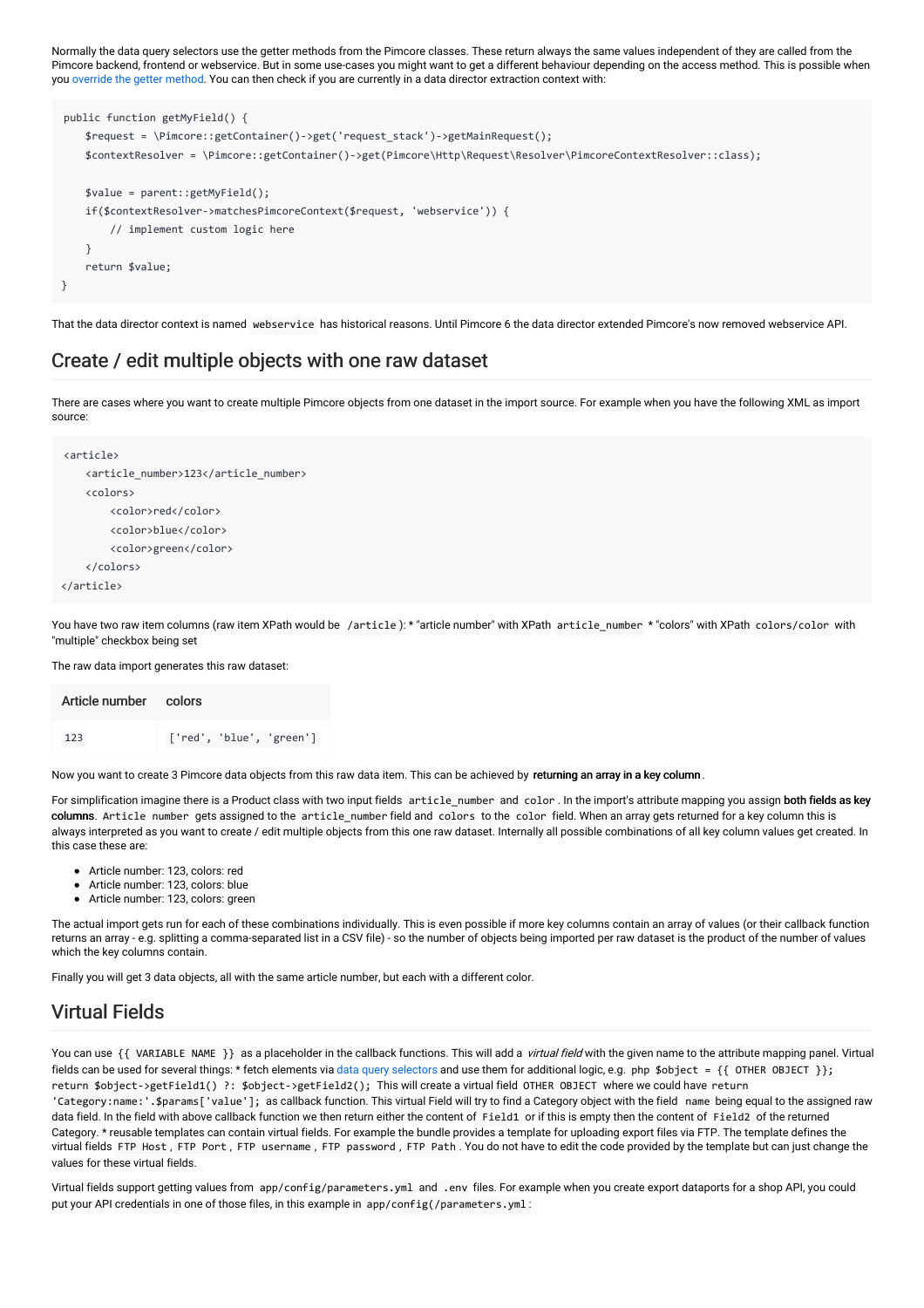When there is any callback function which uses the placeholder {{ API\_ENDPOINT }} the value from parameters.yml will automatically get used - but of course you can override it by assigning a raw data field or implementing a callback function.

#### Reuse value of other field

When the name in the double curly braces refers to a really existing field's name (e.g. { { Key }} for the object key) the field does not get treated as a virtual field but it will contain the mapped return value of the referenced field. For example, when you have a callback function for the object key and want to use the same logic also for the name field of Product objects without duplicating the callback function, then you can use return {{ key }} to get the same value which got returned from the callback function for the field Key .

### Optimize inheritance

#### Updating the uppermost object

Enabling the *optimize inheritance* checkbox in the dataport settings leads the importer to set the imported data not necessarily directly on the object which is identified by the key fields but at one of its parents / ancestors to take advantage of object inheritance. An example: You have the following master-slave product structure:

- Master
	- Slave 1
	- $\circ$ Slave 2

There are 3 lines in your data source:

| ID            | Name                | Price |   | Master ID Category ID |
|---------------|---------------------|-------|---|-----------------------|
| 1.            | <b>Test Product</b> |       |   | 2                     |
| $\mathcal{P}$ | Test Product 10     |       | 1 | $\mathcal{P}$         |
| 3             | Test Product 20     |       |   | 2                     |

When you import with "optimize inheritance" the importer would update the master by setting the name and category. Then it imports the slaves also with name and category. When you later want to change the name or category, you have to change that in all 3 objects.

When you use "optimize inheritance" the importer would update the master as above. But when it comes to importing the slaves, the importer fetches the slave's siblings. If all siblings have the same value in the imported field, the value is only updated at the uppermost object. In this case the name and category fields would stay empty for the slaves because all slaves have the same name and category. The category and name will only be updated at the master. Nevertheless the slaves get the values in these fields via inheritance.

As prices differ between the slaves, they are set on the slave objects.

When you later want to change the name or category, you only have to change it on one single point: the master. This makes editing a lot easier.

This also applies to a lot of other use-cases, e.g. technical data via object bricks: If you structure your object tree hierarchically, it often means that similar objects are under the same branch. For example all products under a certain branch consist of the same material. Then the inheritance optimization would update the object brick field "material" only for the branch root. All objects below would inherit this value.

#### Creating object hierarchy

To fully take advantage of this feature you should think about grouping objects by certain attributes. For example you could define the desired object tree hierarchy main category > standard > material > article number . When you return this structure as the path in attribute mapping for the field parent element / path (e.g. Filters/DIN 123/Stainless Steel ) and the article number in the field object key the path's parts are created as objects (in contrast to folders when you do not use "optimize inheritance"). This allows for optimal use of inheritance.

### Import assets

When you choose Asset as import class you can import assets without touching any data objects. This is especially useful in combination with the import type Filesystem because then you can periodically import assets from a certain directory into Pimcore.

The most important field in field mapping to import assets is the field Stream . You can assign it an absolute path to the file or a URL. By returning a string with a trailing slash / you can create folders.

### Import documents

Document imports allow creating documents based on a set *master document*. All editables of the master document are available in the import's attribute mapping. You can either build a view with [editables](https://pimcore.com/docs/latest/Development_Documentation/Documents/Editables/index.html) or create the document structure dynamically via area [blocks](https://pimcore.com/docs/latest/Development_Documentation/Documents/Editables/Areablock/index.html).

The set master [document](https://pimcore.com/docs/latest/Development_Documentation/Documents/Inheritance.html) will be set as content master document in newly created documents. This allows for prefilling content in the master document which does not need to be imported.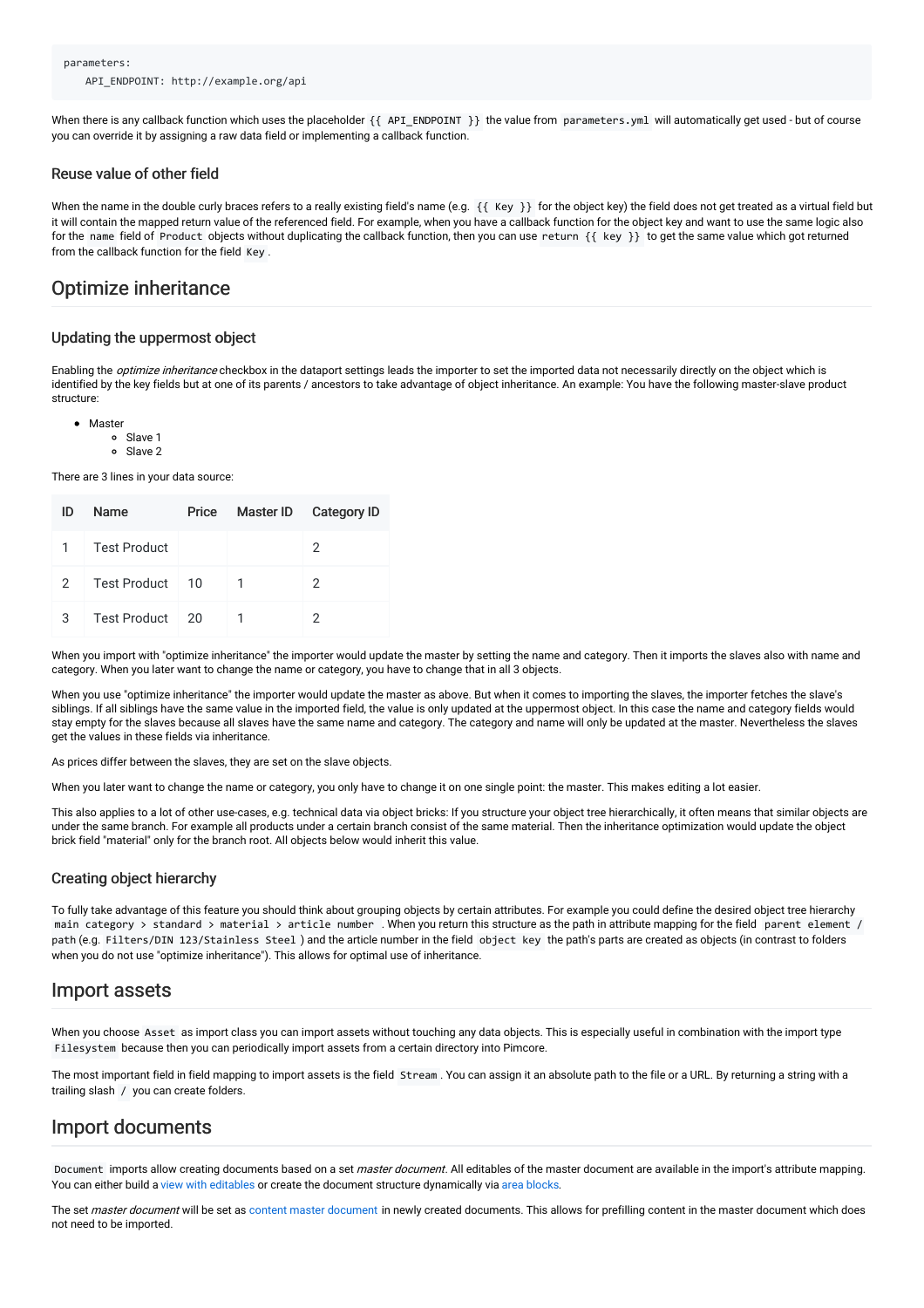# Unpublished versions

On the one hand it is important to not overwrite changes of unpublished versions and on the other hand to not publish the changes of unpublished versions. For this reason for elements whose latest version is unpublished, the import gets executed for currently published object version as well as for latest unpublished version resulting in 2 new versions: one published based on the last published version but including the changes from the import, and one unpublished version based on the latest unpublished version but also including the changes from the import.

For new objects or objects whose latest version is published, of course only one new version will get created (is anything changed during the import).

# Logging and error tracking

During import a lot of messages get logged to the normal Pimcore log in /var/log/prod.log (or dev.log if debug mode is turned on). Additionally we log the same messages to Pimcore's application logger. With the latter you can filter by component Blackbit/PimBundle to only see the logs of the importer.

By default only logs which are worse than warning get logged to the application logger. You can adjust this by setting blackbit\_pim.application\_logger\_log\_level to a [supported](https://seldaek.github.io/monolog/doc/01-usage.html#log-levels) log level in your app/config/parameters.yml . You can change logging behavior by overriding the symfony service pim.logger .

This bundle also supports [elements-at/ProcessManager](https://github.com/elements-at/ProcessManager). With this bundle you can execute import jobs at certain times - like cronjobs but you can config those within the Pimcore GUI. Another advantage of the Process Manager is that you can configure logging channels. You can define which error levels shall be logged to which output channels. For example you can create a separate log file only for your imports (so they do not get mixed with the normal Pimcore log) or you can specify to get notified via email when critical errors happen during an import.

## **Notifications**

Whenever there is an error during an import which did not get executed with the --force flag, all users who are allowed to configure the dataport are notified via email.

For more advanced notifications you can create a custom email in the result [callback](#page-25-1) function and send it with the included result document action for sending emails. This can for example be used to:

- **•** get notified of import errors (when not using [elements-at/ProcessManager](https://github.com/elements-at/ProcessManager))
- send result documents (e.g. exported CSVs, XMLs etc.)
- get notified about new data in a Pimcore custom report

### <span id="page-24-0"></span>**Permissions**

For each dataport you can set which users are allowed to *execute* or to *configure* it. This uses the standard role-based Pimcore [permission](https://pimcore.com/docs/pimcore/current/Development_Documentation/Administration_of_Pimcore/Users_and_Roles.html) system.

Additionally there is the special permission Create dataports for those users who are allowed to create dataports. The user who creates a dataport automatically gets configuration and execution permission for it.

Other Pimcore permissions and workspaces are respected, so a user who is not allowed to access objects under /products can neither execute imports which create / edit objects inside this folder, nor execute exports of objects in this folder.

# Edit-locking

When an element which is to be imported is currently opened in the Pimcore backend, there is a risk that the changes from the import get overridden by the user when he saves the element. For this reason the import process will stop if the element to be imported is currently opened. The users who currently have the object opened will get a [notification](https://pimcore.com/docs/pimcore/current/Development_Documentation/Tools_and_Features/Notifications.html) to finish working on the element and afterwards close it. The current import will get aborted for now and queued for continuation. In the background a new import process will get started to import the remaining raw data items. If the element is still opened by a backend user, the whole process starts again. When the existing edit-lock is older than 1 hour, the import will be enforced to be executed, regardless of the user perhaps having the element still opened (this follows the same logic as Pimcore's alert message when 2 users open the same element for editing - this is also only shown max. 1 hour after the first user opened the element. If the first user opened the element before more than 1 hour but still has it open the second user does not get an alert message).

During the import an element, the importer sets an edit-lock on the imported element. This will result in the same message as when 2 users open the same element in the Pimcore backend. After the import of the item is done, the lock gets released.

### Deployment

For every dataport there is a definition file in <Pimcore-Root>/var/bundles/BlackbitDataDirector/ folder. As soon as dataport settings get changed, the respective file gets updated.

You should add this directory to your version control system (e.g. Git) to be able to set up a dataport on one system (e.g. local development) and then deploy it to other servers (e.g. live server).

With the command bin/console data-director:deployment:dataport-rebuild you can recreate / update the dataports based on the files in above mentioned <Pimcore-Root>/var/bundles/BlackbitDataDirector/ folder.

# Revert imports

Sometimes humans make mistakes but in attribute mapping and especially its callback functions small logic mistakes can have serious consequences: e.g. when the import changed thousands of Pimcore objects the wrong way. In this moment you could restore a complete backup of the Pimcore system. But this has the main disadvantage that in the meantime other objects than the corrupted ones could have been changed - restoring a backup would revert all those changes.

A better way is to use the command bin/console data-director:revert <Dataport-ID> <Date to revert back to> . With this command objects of the target class of the dataport get reverted to a version equal or before the specified date. Furthermore only those fields are reverted which are mapped in the dataport's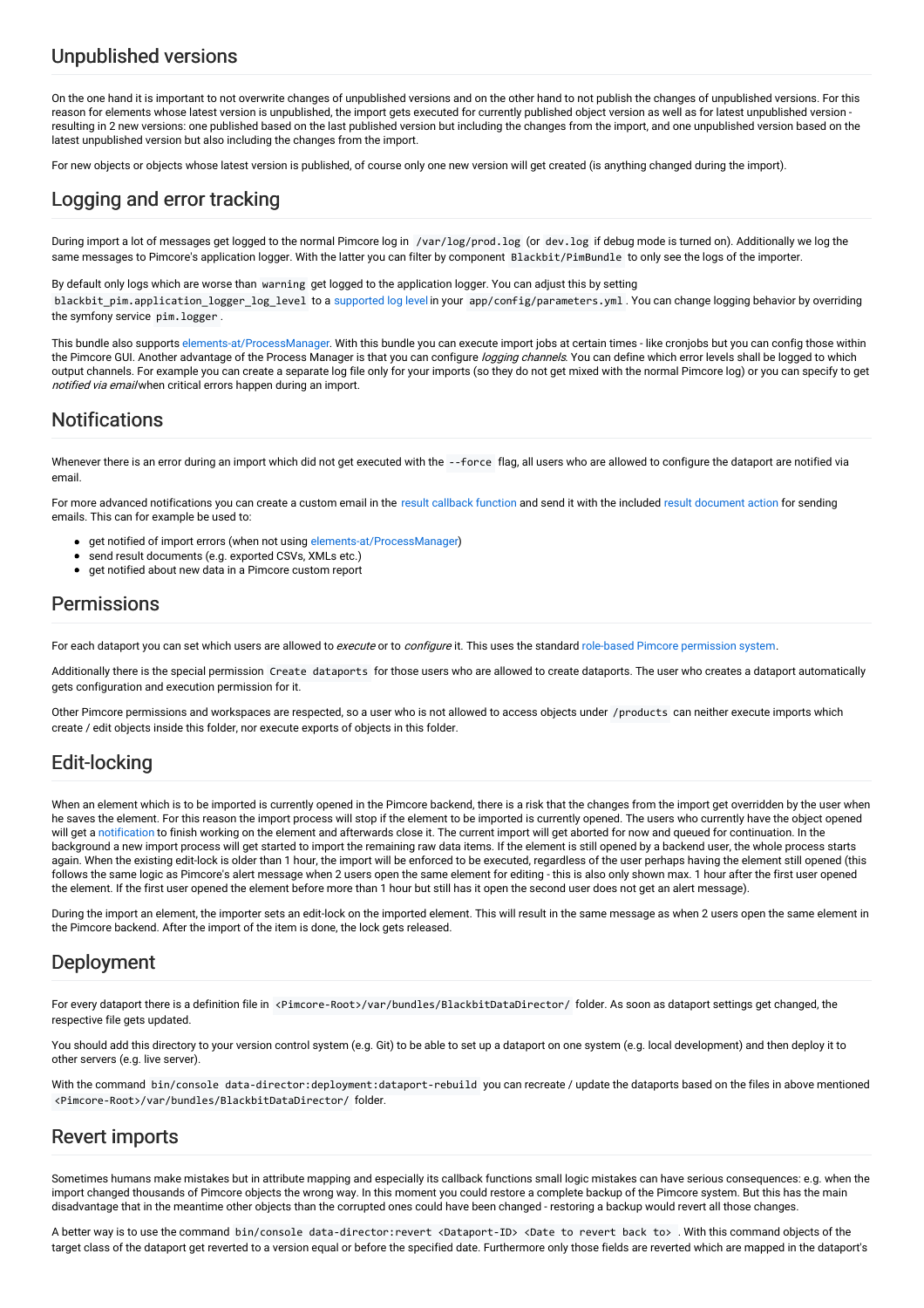#### attribute mapping.

Example: You have a Product class with fields Article description (Text) and Images (Many to many relation). Until now images got assigned to the field images manually. Now you want to add images from an external source via import. The Article description is filled manually. You create the dataport for the image import and accidentally activate the checkbox "Clear before import" for the field images . You run the import and do not recognize the mistake at first sight. In the meantime the objects' field Article description got changed for a lot of products manually.

Eventually you recognize the error with the missing images. It is easy to repair the import but all the previously assigned images are lost. Now you cannot restore a backup as all the manually edited Article description data got lost - as well as any data of other objects which got altered meanwhile.

Now the command bin/console data-director:revert <Dataport-ID> <Date to revert back to> comes into play: It reverts the product objects to a given point in time (as long as there is a version of the given time or older) and it even reverts only those fields which are mapped in the given import. This means the images relation gets reverted while the field Article description keeps its current contents.

If you only want to revert objects which are found in the current raw data of the dataport you can use the option --only-current-rawdata .

### Initialization function

In attribute mapping there is a special field named Initialization function . This allows you set define a callback function which gets executed once before raw data processing starts. Here you can for example check if another process of this dataport is currently running or reset a certain field of a data object which afterwards gets set again by the imported raw data items.

## <span id="page-25-1"></span>Import result callback / Result document generation

In attribute mapping there is a special field named Result callback function . This function gets executed after a raw data item has been processed. For example you can use this field to:

- generate a response document including all successfully imported items and send that to the source system
- track import errors
- call another import which depends on the current one
- create / export documents (JSON / CSV / XML etc.) which other systems can use as import source
- create response documents for single-page application / PWA frontend requests

This result callback function receives the following parameters in variable \$params :

- response current response document generated by this callback function from previously processed raw items, initially empty Symfony\Component\HttpFoundation\Response object - you can either populate the response via \$params['response']->setContent('my response content') or return "my response content"; .
	- response headers can be set via \$params['response']->headers->set('Header Name', 'Header value');
- rawItemData array with imported raw data
- transfer object for data holding between different raw data items, initially empty
- lastCall boolean value to determine if current call is the last one before import / export is finished
- context array with following keys:
	- dataportId : dataport ID
	- resource : array with set import source (will be empty for default import source of dataport), may contain the following keys:
	- file : import resource (e.g. file name for file-based imports or SQL condition for Pimcore-based imports)
	- locale : language to be used especially for Pimcore-based exports
	- logs : Logs for whole import in temporal order
- logs array with noteworthy things which happened during import of current raw item, indexed by level of severity, e.g. php [ 'warning' => ['First warning', 'Second warning'], 'error' => ['First error', 'Second error'], 'alert' => ['Really severe error'], 'info' => ['First info', 'Second Info', 'Third info'], 'notice' => ['First notice', 'Second notice'] ]
- objectIDs array with object IDs which got changed by the rawdata item
- logger Logger object which implements \Psr\Log\Logger
	- Usage example: \$params['logger']->error('Something unexpected happened');

### Result document actions

Beside Result callback function there is another special field in attribute mapping: Result document action . With this field you can define what to do with the generated result document. This could be normal output (so the generated document gets sent to the browser), FTP upload, send the document via email etc. For the listed use cases the required functions get already shipped as templates so you do not have to program anything but only select one of the templates (but of course you can adjust the implementation logic if you want to).

This Result callback function gets the following parameters in variable \$params :

- response generated response document, instance of Symfony\Component\HttpFoundation\Response
- transfer object which can be populated in result [callback](#page-25-1) function
- $\bullet$ context - array with following keys:
	- dataportId : dataport ID
	- resources : array with set import sources, each dataport resource is an array item with the following keys:
	- file : import resource (e.g. file name for file-based imports or SQL condition for Pimcore-based imports)
	- locale : language to be used especially for Pimcore-based exports
- logger Logger object which implements \Psr\Log\Logger
	- Usage example: \$params['logger']->error('Something 'unexpected happened');

### <span id="page-25-0"></span>REST interface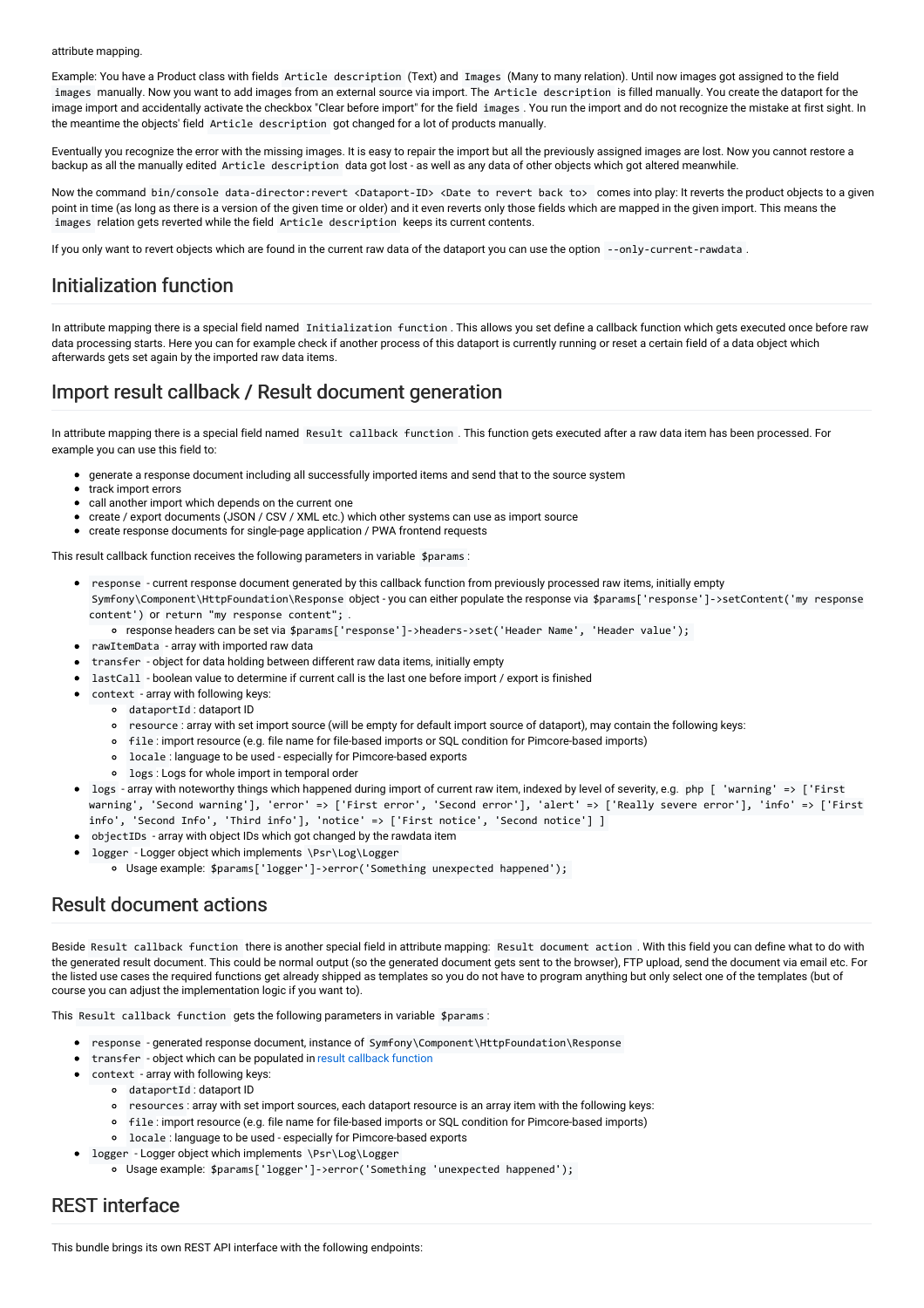- POST http(s)://[YOUR-DOMAIN]/webservice/BlackbitDataDirector/rest/import?apikey=[API-KEY]&dataportId=[Dataport-ID][&async=1]
	- o In the request body you provide the document to be imported.
	- [[API](#page-26-0)-KEY] is the API key of the Pimcore user. You can only import data to objects which this user has access to.
	- Example for a CSV import:

POST http(s)://[YOUR-DOMAIN]/webservice/BlackbitDataDirector/rest/import?apikey=[API-KEY]&dataportId=[Dataport-ID]

Article number,name 123,My cool product

- via import [callback](#page-25-1) function you can generate a response document
- requests with async parameter are run in the background. As response you get a URL from which you can fetch the current status and result of the started import (see next bullet point)
- GET http(s)://[YOUR-DOMAIN]/webservice/BlackbitDataDirector/rest/export?apikey=<API-KEY>&dataportId=<Dataport-ID>[&query=<SQL condition>][&locale=<language / locale code>]
	- returns the result of the result [callback](#page-25-1) function
	- when exporting data from localized fields you can either access the field name itself and handle the target language via the locale parameter (e.g. locale=de) or you can specify the language to be exported in the raw item fields - e.g. .:.:.: name#en will always export english name regardless of locale parameter whereas .:.:.:name will export the name in the given language. If no valid locale is given, the configured language of the Pimcore user, whose API key is being used in the request, will be used.
	- GET http(s)://[YOUR-DOMAIN]/webservice/BlackbitDataDirector/rest/status?apikey=<API-KEY>&dataportId=<Dataport-ID> get result of asynchronous import
		- as long as HTTP 102 Processing gets returned the import has not finished yet (so the response body contains only data up to the last imported item)

#### <span id="page-26-0"></span>API Keys

Below the dataport tree there is a button Permissions & API Keys . There you see all users which the current account is allowed to administer (admin accounts will see all users, other users will only see the dataports which they are allowed to configure). Initially the uses do not have API keys but as soon as you double-click in the column API Key for a certain user an API key will get created. If you want to change it, you can double-click again and edit it. Optionally you can set an expiration date if you want to limit the lifetime of this API key.

Of course the user needs execution [permission](#page-24-0) for the dataport to be able to execute it via REST API.

### Troubleshooting

#### Import does not update my data objects

If you once imported data to a data object, a property with the hash of all belonging raw data gets added to the object. On the next import it will be checked if the object which got found via the set key attributes already has this hash attribute and it is equal to the hash of the current raw data to be imported. If it is, no data gets updated to not accidentally overwrite manual changes to fields which got initially filled by the import.

To bypass this behaviour you can use the option --force (or shortcut -f ) when doing the "data-director:process" step, e.g. bin/console datadirector:process --force <Dataport-ID> or bin/console data-director:complete --force <Dataport-ID>

#### Import became slow (was faster before) / Database table application\_logs is very big

For convenience the importer logs messages to Pimcore's application logger. By default only warnings and worse errors are logged. You can configure this behaviour by setting yaml parameters: blackbit\_pim.application\_logger\_log\_level: 'debug' in your app/config/parameters.yml .

But beware there can be loads of messages, so set the log level only to debug when you find data errors or when you configure new imports.

If you want to disable logging to the application logger completely, you can add the following to your app/config/services.yml:

```
pim.logger:
   class: Blackbit\DataDirectorBundle\lib\Pim\Logger\Logger
   arguments: ['@monolog.logger.pimcore']
   public: true
```
#### Import / Export gets aborted automatically

When an import needs a long time to import a single raw data item, the import is assumed to have been terminated via CLI and gets marked as Aborted . This for example happens when a single raw item shall update a big number of objects. The time after which an import gets aborted is dependent on the following rules:

- if less than 100 items have been imported: import process gets aborted after 3600 seconds (= 1 hour)
- if more than 100 items have been imported: import gets aborted if current batch of 100 raw items needs more than the average of 100 previously imported raw data items multiplied by factor 6. Or in other words: If importing current batch of 100 raw items needs more time than 6 average batches of previously imported items, the import gets aborted.

You can increase the parameter blackbit\_pim.importstatus.abortion\_threshold in app/config/parameters.yml to enlarge the abortion threshold: